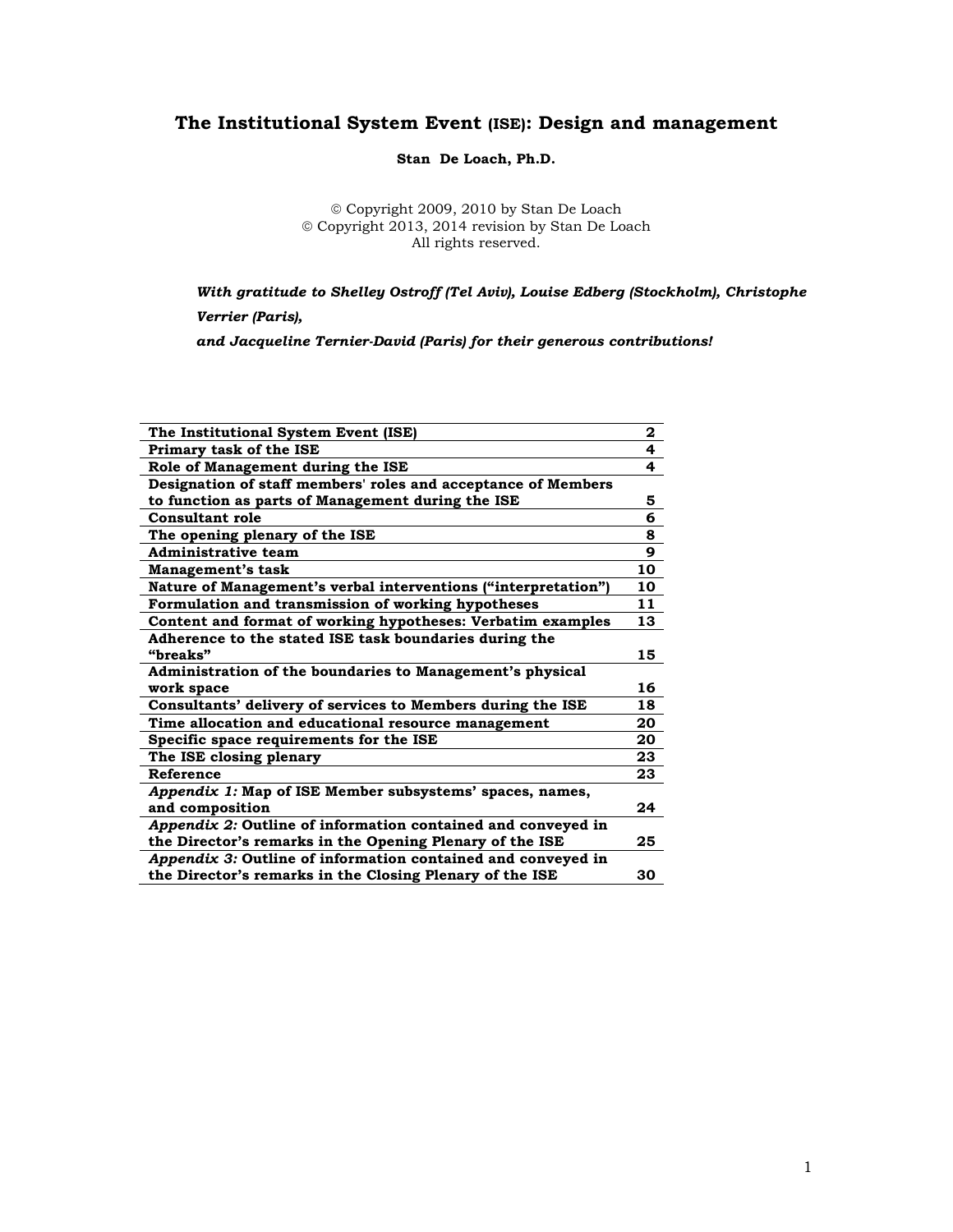*He who fights against monsters should see to it that he does not become a monster in the process. And when you stare persistently into an abyss, the abyss also stares into you. Irrationality among individuals is something rare, but among groups, institutions, epochs, it is the rule. –* F. Nietzche

#### **The Institutional System Event (ISE)**

The design and management of the ISE outlined herein reflect a unified amalgam or an integral combination of elements and primary tasks of the Intergroup Event (IG), Institutional Event (IE), and the Institutional System Event (ISE) as conceived, practiced, and transformed respectively by two group relations (GR) conference institutions: (1) the Family Institute at Northwestern University and the Center for Applied Psychological and Family Studies, and (2) the International Forum for Social Innovation (IFSI), Paris, France. The IE as well as the ISE are here-and-now experiential events typically involving more than 50 participants.

Both of these GR institutions have an equally long and distinguished pedigree. The 2013 annual conference will represent the  $37<sup>th</sup>$  annual conference for the former institution and the  $36<sup>th</sup>$ annual conference for IFSI. The parallel development of the two separate organizations during almost identical periods of history, in different countries and cultures, supplies a maturity ripe for significant hybridization, opportunities for innovation, and powerful enrichment and transformation of experiential learning for conference members and staff.

The ISE incorporates and transforms most of the focus and learning opportunities commonly associated with the IG and the IE, but it extends significantly the experiential possibilities and educational outcomes of the other two events. For example, rather than focusing on the nature of intergroup or inter-subsystem relatedness, the ISE directs participants' attention to their relatedness to the Management of the entire system in which they are all working.

The tasks and structures of all three events, while logically related, are conceptually distinct. Intergroup behaviors can be used as material for analysis and learning, but intergroup aspects of behaviors remain qualitatively different from purely institutional-level behavioral or psychodynamic manifestations. Focusing on intergroup behaviors provides a partial because isolate view of the entire system; that is, intergroup behaviors and dynamics are relevant to the entire system, but because they are easily viewed individually or as discrete from their meaning in the overall system's behaviors, the data that they provide can be an incomplete, isolated, or distorted characterization of the system as a whole.

In other GR learning events, the overarching intra-system boundaries (between management, consultants, and members) are not often publicly brought to conscious examination in order to understand the conference system, as a whole. In the IE, the intra-system boundaries (that is, intergroup boundaries pertaining to different subsystems of the conference institution-as-awhole) are explored in order to examine, understand, and interpret the developing relatedness between and among member-designed subsystems and the staff subsystems. In the IE, a verbal portrayal of the entire system is derived from an assembly or consideration of its separate and discrete parts.

For clarity's sake, the three components of any GR conference system are defined as:

**Participants** = Category including both conference staff members and conference Members, who normally are paid or have paid to be physically present **Staff** = Conference management (including administrative team personnel, who are sometimes referred to as "coordinators of resources") and consultants. Staff persons are usually paid to be physically present and available for work before and during the conference.

**Members** = Persons who have paid to attend the events and have agreed to take up the learner role in the GR conference; persons who have received full or partial scholarships or otherwise paid reduced registration fees are nonetheless also classed as members.

The four components of the institutional system event (ISE) are also referred to collectively as **Participants**. These components are:

**Management** = The conference directorate, the administrative team, the convenors of the large study system, the small study systems, the review/role application systems, and, in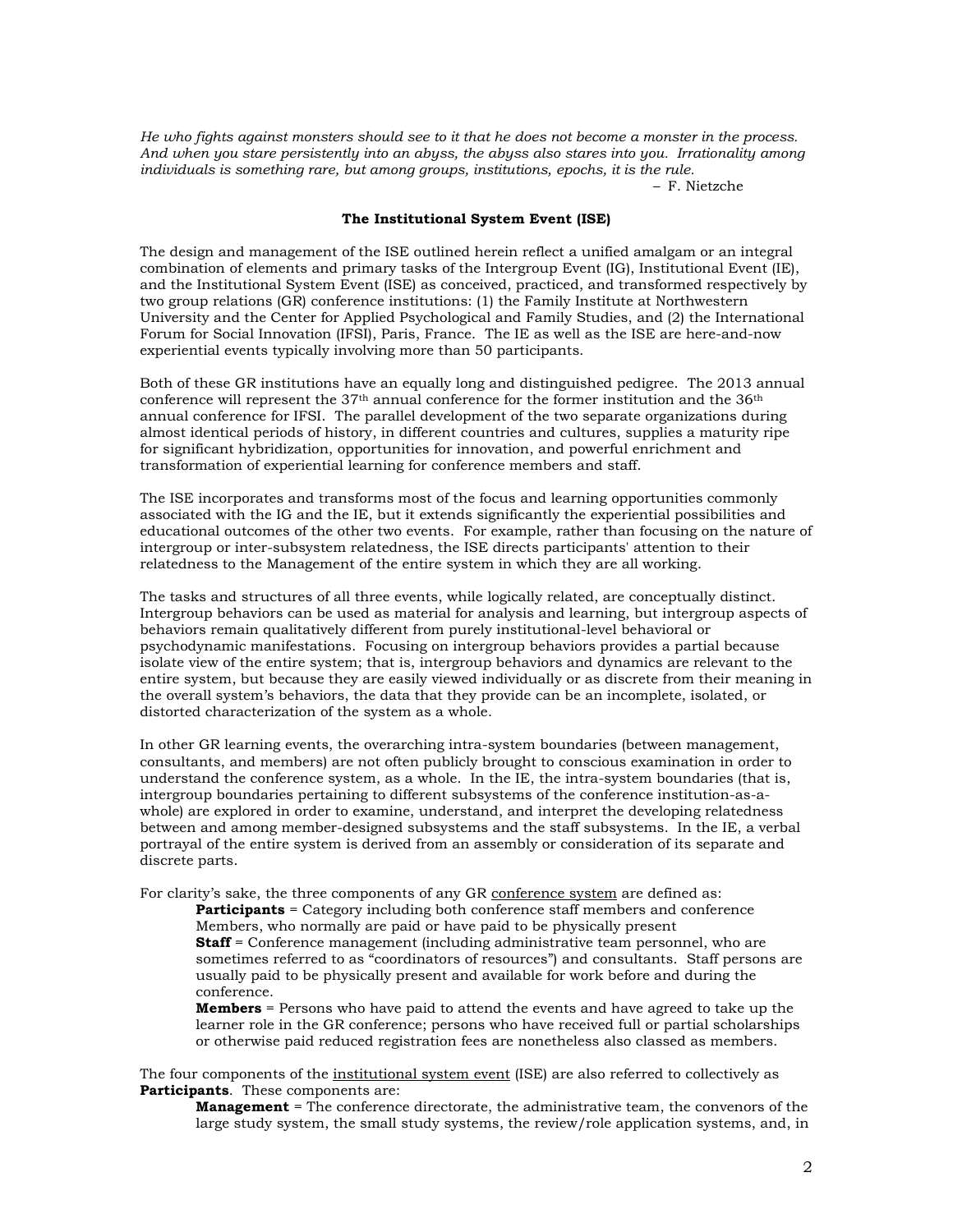some event designs, one Member in a successive, non-repeating, single ISE-session participation in Management functioning. ISE Management is never identical to conference staff or to conference management.

**Consultants =** Staff members who are operating as consultants during the ISE **Staff** = A collective comprising both Management and Consultants. This term is not employed during the ISE because it does not describe any associated task, function, role, or component of the event.

**Members** = Persons who have paid to attend and take up the learner role in the GR conference and who have no permanently assigned managerial (other than a selfmanagerial) or consultative responsibilities during the conference.

During the ISE, Members' emphasis on and portrayal of selected, discrete dynamics or components of the conference system's psychodynamic and physical functioning may be expressed in sometimes ambiguous observable behaviors. For example, Members may form single-sex subsystems, self-protective, dependent, or fight/flight subsystems, care-taking subsystems, subsystems patterned on Management's behaviors, or subsystems expressing disparate though unconsciously interconnected or collective aspects of their conference experiences, usually with no or middling evidence of awareness of a linkage to Management's behaviors and the psychodynamics of the conference system-as-a-whole.

The Members' physical, psychic, political, and spiritual relatedness to ISE Management (and vice versa) may already have begun and been nurtured even prior to the beginning of the ISE; consciousness of this relatedness may gather strength and discernible form during the taskcentered conference events that precede the ISE. They may then be "acted out" or re-enacted in a relatively static (i. e., untransformed) fashion in the context of the ISE. Direct examination of Members' complex relatedness to Management may reveal basic or primitive levels of meaning in the system's behaviors. Such examination is more essential to the ISE than to the IE.

During the IE, the institution identifies participants as either "staff members" or "conference members." It does not clearly distinguish between managers of the institution and consultants working in or for the institution. This lack of distinction leaves latent the members' connections and responses to management's work and may shield management and consultants from their contributions to or responsibilities for members' responses. The IE reduces the applicability of learning opportunities to extra-conference work settings, in which members might be more likely to benefit from learning to collaborate with managers than with external or internal consultants or other subsystems of the enterprise.

In contrast, the attention to the public but not necessarily conscious details expressed by Members and Management during the ISE is transformed by the latter's efforts to present working hypotheses about the event's sphere of concern, which is the conference system-as-awhole, in its manifestations of physical, psychic, political, and spiritual relatedness. The working hypotheses, by facilitating the painstaking conversion of what is unconscious to what is conscious, stimulate institutional transformation, much as insight can promote an individual's transformation. The continual transformation of the institution being created and studied, through construction of and attention to Management's and Members' working hypotheses, energizes and supports the unique learning tasks of the ISE.

In the ISE, the focus of study promoted by the joint efforts of Management and Consultants is turned from individual or Member-formed group experiences during the conference to the development of a portrait of the system-as-a-whole, and especially of its subtle effects on the functioning of all participants in the system. This portrait is further clarified by conscious verbal comparison of the congruence or lack thereof between the participants' "system-in-the-mind" and the specific open-to-view and therefore discernible or knowable Management system.

Member learning is maximal when examination of the characteristics of the management system existing in the Members' mind and those of the public Management system active in the ISE reveals evident but not random difference. Whole-system working hypotheses highlight the incongruities in the nature of the real and phantasied relatedness of Members and Management. These enlightening comparisons unsettle preconceptions and untested suppositions, permitting renewed learning from experience, in the here-and-now.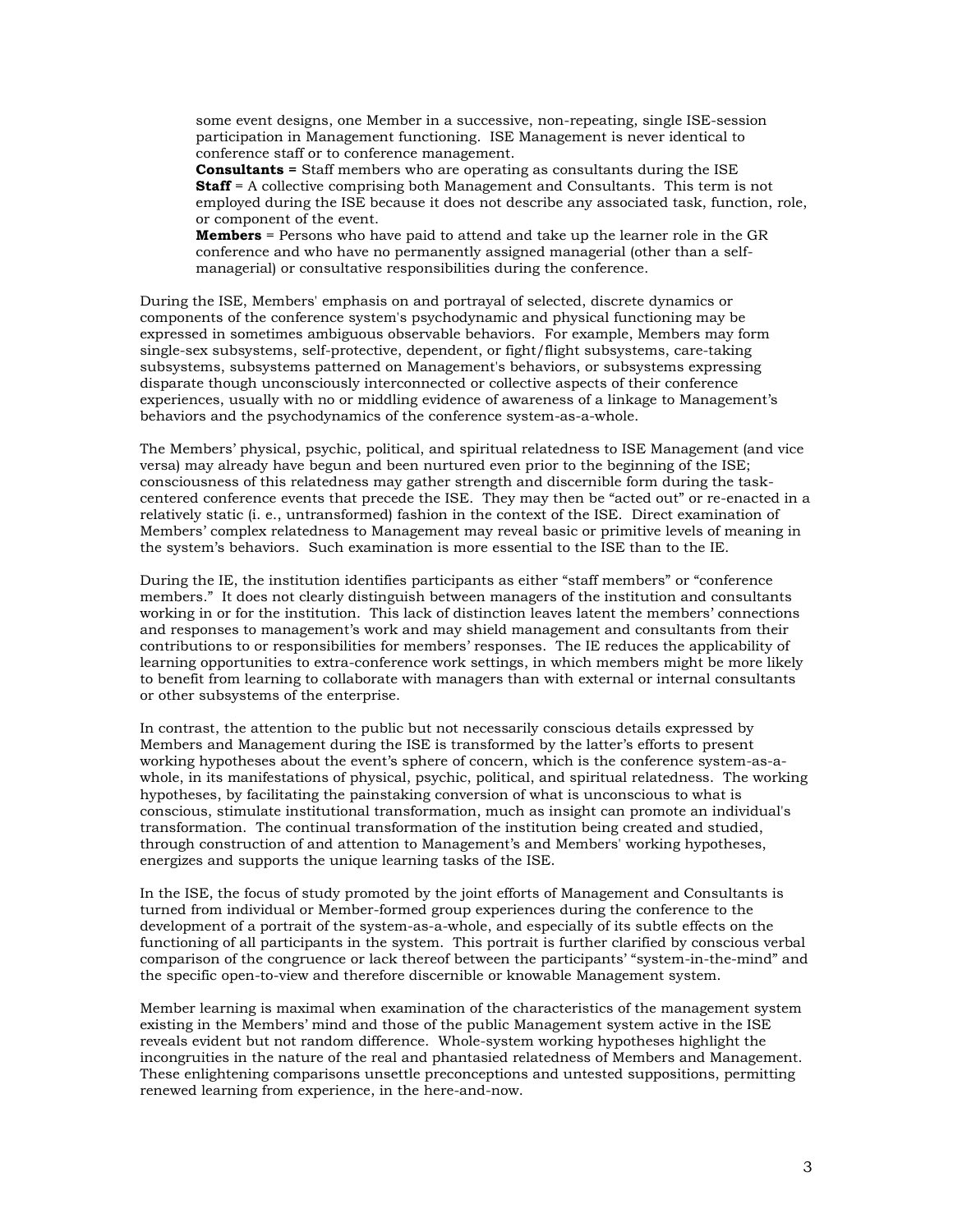Beyond a verbal portrait of the ISE system and its correspondence or lack thereof to the operant "systems-in-the-mind" lie possibilities for learning about transformation of the conference systemas-a-whole. The opportunities for system transformation (if desired) via awareness gained through experience of the conference participants' reigning "systems-in-the-mind" distinguish the ISE from other here-and-now conference events, including the IE. In the ISE, the physical and conceptual separation of managerial and consulting functions intensifies the experiential study of authority, leadership, and diversity as they exist "in the mind" and as they influence and reflect the conference system-as-a-whole.

In the IG or IE events, compiling a composite portrait of the system's different parts is done in order to discern or characterize the overarching total system. In contrast, in the ISE, a deliberate grappling with the entire system, including its Management, is employed to generate a picture of the system's different parts. In Melanie Klein's language, one might miss the fact that the body (the conference-as-a-whole) is absent a toe, if examination is directed in turn to the clothed arms, head, neck, stomach, back, legs, or internal organs. A total view of the whole body completely visible beneath the clothes may more easily demonstrate the missing or dysfunctional part.

The shift in interpretive focus and expression consequent to this oblique or rotated and, for Manager, Consultants, and Members, unaccustomed system-as-a-whole field of inquiry and learning can be disorienting, deskilling, and revelatory. Such inquiry and learning can be possible and fruitful in a block of even  $7\frac{1}{2}$  hours during a  $2\frac{1}{2}$ -day GR conference schedule. In a typical weekend GR conference (of  $2\frac{1}{2}$  days), the ISE begins after approximately 33% of conference events have been completed and occupies 26% of the total hours available for conference events. These percentages do not vary significantly from those of week-long GR conferences (of 7 days), in which the ISE begins after approximately 35% of conference events have been completed and likewise occupies 26% of the total hours available for conference events.

During the hours of involvement in the ISE, participants may

- $\checkmark$  learn to liberate and utilize creativity and efficiency in dealing with institutional management, as opposed to the management system held "in the mind"
- $\checkmark$  explore their personal contributions to the system's difficulties, suffering, or inefficiencies... in other words, to the system's deviation from its tasks
- $\checkmark$  examine and transform the roles that they take up
- $\checkmark$  discover how to initiate, contribute with authority to, and lead transformation of the large organizations in which they daily participate.

The learning possible in the ISE is applicable to the outside institutions in which conference participants work or engage. Conceptualizing the system as a whole or as a totality is a valuable skill, rarely learned so well as during the ISE of a Tavistock GR conference. While small study system and large study system experiences are certainly educational and powerful, the learning realized in them is not so readily adapted or applied to settings outside the GR conference. Thus, the historical centrality of the institutional event in such conferences seems correct, timely, and well-advised.

Additional details on the learning possible during the intergroup event (IG) and the institutional event (IE) can be found at [http://continents.com/IGandIE.htm.](http://www.continents.com/IGandIE.htm) This article is also found on the internet at [http://continents.com/ISE.htm.](http://www.continents.com/ISE.htm) Also,<http://continents.com/paths.html> and [http://continents.com/InstitutionalTransformation.htm.](http://continents.com/InstitutionalTransformation.htm)

#### **Primary task of the ISE**

The **primary task of the ISE** can be stated in a way that addresses the two complementary aspects of the experience (institutional and individual), namely:

to explore the nature of the physical, psychic, political, and spiritual relatedness between Members and Management,

in order to find opportunities for transforming through experience the way one practices authority, leadership, and management within the institutional system that is the conference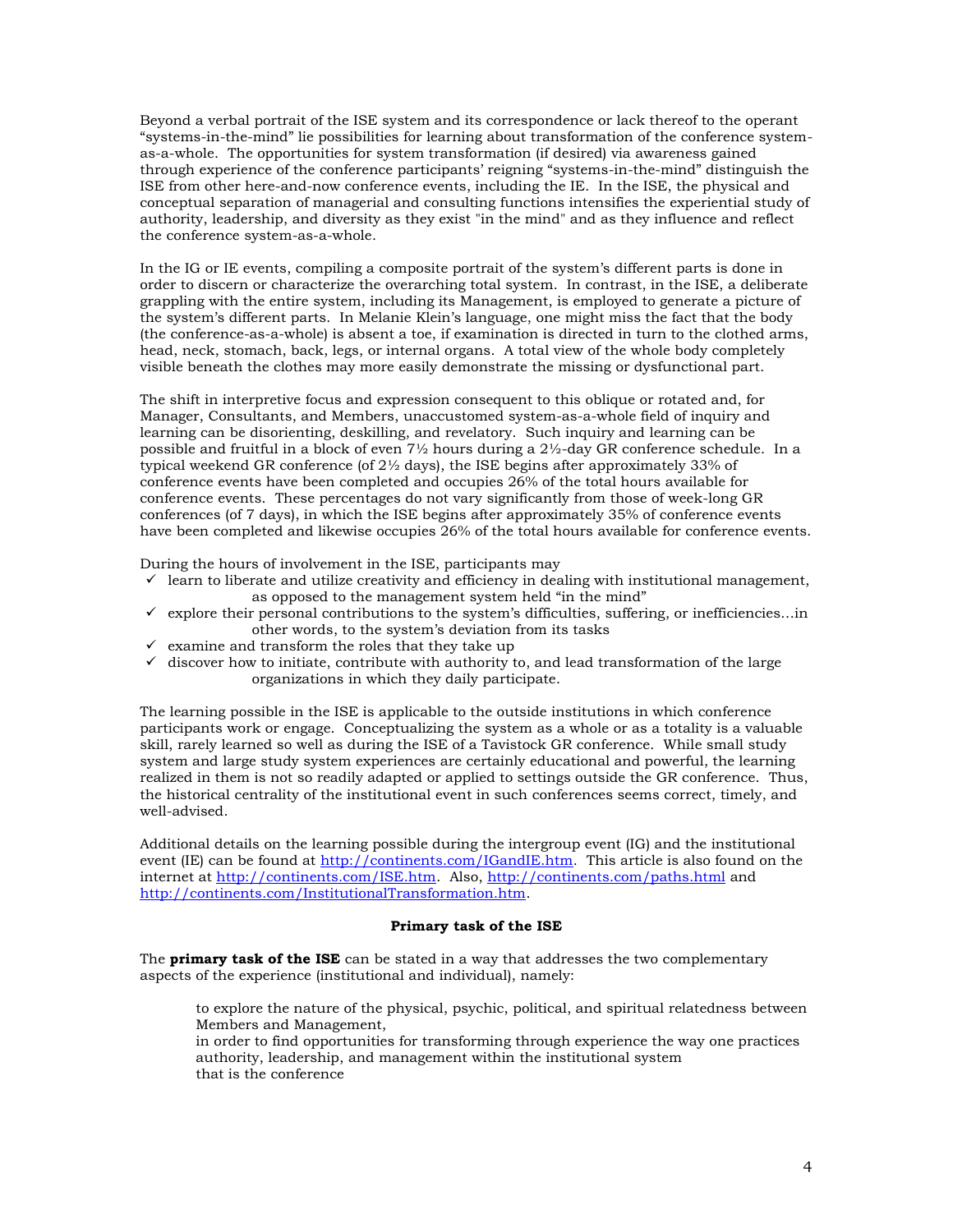This system-focused task is pertinent for all Participants in the event, whatever the role they may take up. The task may be approached in varied ways, depending upon the individual's role in the ISE and upon her or his competence in that role.

### **Role of Management during the ISE**

An impediment in realizing the ISE according to the fashion here described is the often insistent intrusion of staff members' personal and professional narcissism, which is frequently bruised by the separation needed for the Management/Consultant configuration. Consultants may perceive all the "action" to be in Management's sector, and occasionally vice versa. But competitive, rivalrous, or envious attitudes indicate a lack of understanding of essentially dichotomous roles or functions, intended to promote experiential learning opportunities almost nonexistent outside a GRC setting. In the context of the ISE, these and other attitudes derive from and respond to systems-in-the-mind about Management and one's individual or subsystem relatedness to Management.

The Director's decision about which consultant or consultants participate as members of Management during the ISE presents the possibility for further narcissistic discomfort *(and of course, learning)* for the Consultants. Members of Management may feel superior to the Consultants, as a way to avoid the pain of ignorance and uncertainty when faced with the requirement to collaborate in the development of working hypotheses on the total system level, not only with their fellow Management colleagues but also with the Members themselves. The separation of the two elements of staff members can be upsetting, disorienting, angering, even though in reality their efforts are complementary and they work to the same primary task, from within different roles. Consultants may seek a presence on Management as a way of avoiding tension or discomfort in the consulting role. Management's primary endeavor is different from the consultants' primary endeavor. The task of the event is the same for both segments of staff, but their responsibilities for furthering the overall primary task is different.

The impact of splitting processes between Management and Consultants *("we" and "them")*, if they are allowed to go unaddressed by the participants in the institution, is profound and detrimental. A split may occur because of hierarchical systems-in-the-mind held either by Management or by Consultants or by both. "Management is better/more prestigious/more effective/better paying/etc. than being a consultant" may be a phantasy or a part of a system-in-the-mind. Any projections by Consultants onto Management and vice versa are worthy of exploration. In order to function independently and collaboratively, Consultants require clarity of task and of boundaries; the provision and reinforcement of this clarity is, in large measure, the duty of Management in light of the significant differences in roles needed to carry out the ISE, in contrast to the simpler and more familiar IE or IG.

Previous experience of U. S. staff members may have been limited to participation in the event as a single staff, without clearly defined or addressed separate tasks, responsibilities, and accountabilities. Furthermore, such valuable separation may have not been demarcated by physical differentiation during the IE and may not have been available as a discrete focus for Member response (e.g., projections) and learning. Staff members' previous conference experiences may have constructed a shared "system-in-the-mind" of how the event is organized and how it "works." For these staff members, transformation, though learning by experience, of such systems-in-the-mind is a frightening, nay, terrifying, task inherent in the ISE design presented in this article. Times are changing, however, and the ISE design is becoming more familiar to North American audiences.

#### **Designation of staff members' roles and acceptance of Members to function as parts of Management during the ISE**

Prior to the opening plenary of the ISE, the Director may appoint one or more consultants to work as members of Management during the event. It is made clear that during all sessions of the event, they function as members of Management, not as Consultants or representatives of the Consultants. The consultants so appointed usually represent or direct functions important for member learning in other parts of the conference, for example convening the large study system, the small study systems, and the review or role application systems (generally, only if the latter have begun prior to or during the ISE). Their appointment to serve on the Management team is not announced publicly, though Members' representatives visiting Management's space will there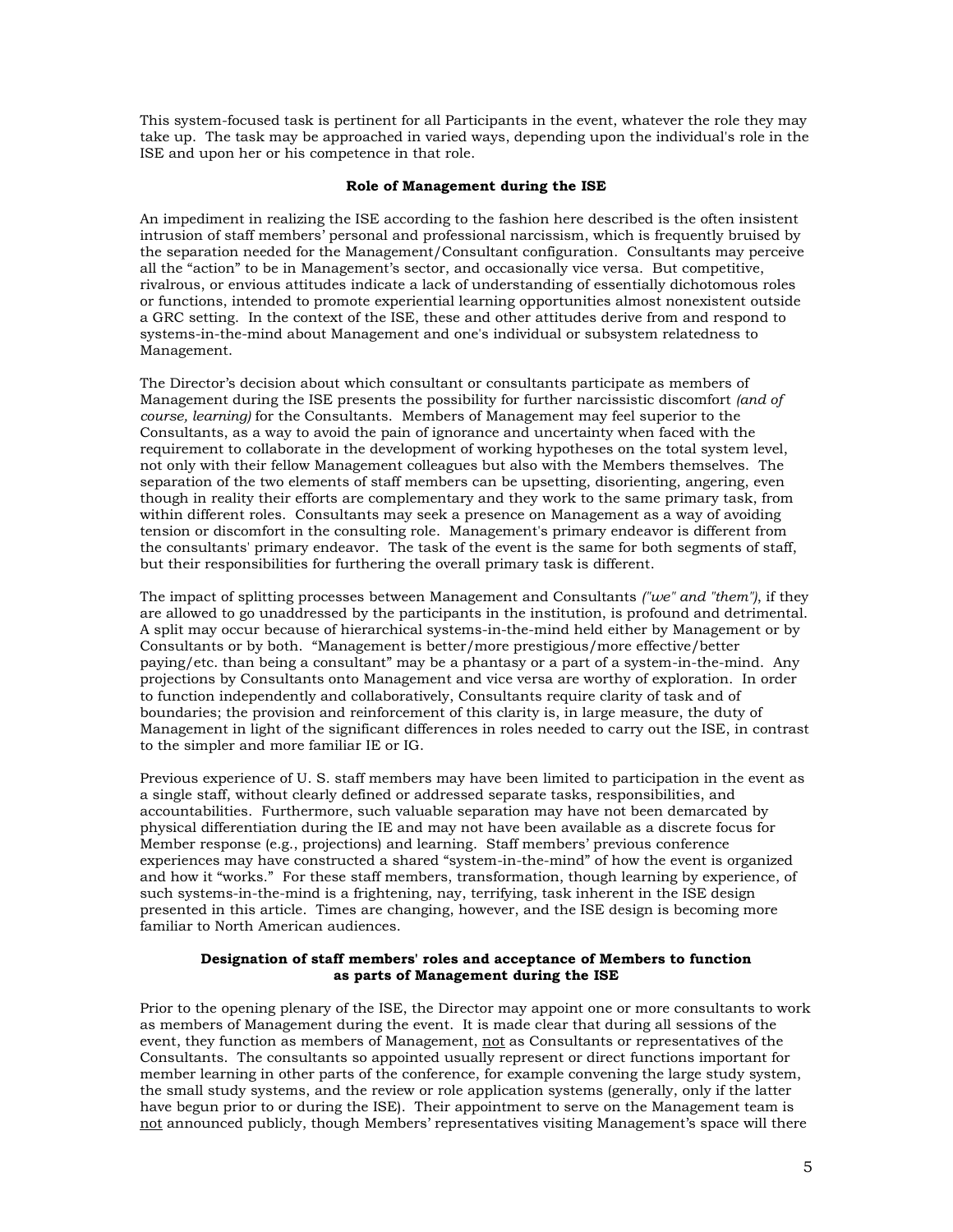observe the activity and presence of these staff members who previously functioned as consultants.

The composition of Management is complicated if, for example, the Director has both a manager and consultant role, perhaps convening the large study system consultants and acting as a consultant to the large study system, or if the Associate Director has a similar dual role as convenor of the small study systems and/or consultant in them.

An ISE innovation used during the last 10 years is the short-term or temporary participation of a Member on the Management team, during each session of the ISE event, except during the opening and closing plenaries. In opening remarks for the ISE, the Director details the mechanics by which a Member may for a single session join Management. Joining the Management team is done anew by a different Member at the beginning of each ISE session. Member participation is on a first-come, first-served basis; no advance "reservations" are accepted. Members are informed during the ISE opening plenary that in order to join Management, it is sufficient to state, "I am here to work on the ISE Management team for the duration of this session." The allowed tenure of each Member on the Management team is for only a single ISE session; the tenure cannot be extended or repeated.

The rationale behind inviting a member onto management during each ISE session (except for the initial and final plenary sessions) is that member participation in management generally provides better content or basis or "contact with reality" for the management's hypotheses, because these are developed with the direct participation of a representative from the member subsystems. Also, the practice provides Members with the lived experience of institutional management.

Although no Member is present as a participant in Management during the ISE opening and closing plenaries, a Member may request to work as part of Management during all other ISE sessions. A chair is located in Management's ranks for this purpose. In the opening of the ISE, the Director emphasizes that individual Members who ask to participate in Management are not, during their presence, representing their own ISE subsystem (that is, the Members). Giving the Member who works with Management a copy of the map or diagram that shows the Member subsystems' spaces and distribution (see Appendix 1) is a concrete act that serves to represent the Member's admission and acceptance into the Management subsystem. A very large Management team might affect or dilute the usefulness of the addition of a Member to its ranks.

Which staff members constitute Management during the ISE? They are usually: all the members of the Directorate of the conference (that is, the Director, the Associate Director, the Assistant Director for Administration), as well as the convenors of the small study systems and the large study system. If the Review or Role Analysis subsystems are begun prior to the ISE and are therefore intervening events, a representative of that conference subsystem is also included in ISE Management. The usual approximate size of Management during the ISE is between  $6 - 8$ members, although its size is also dependent upon the conference design and the total number of staff members working in the conference. A maximum of about 30% of total staff members represents an upper limit rarely reached. It is essential to avoid a Management so large or "heavy" that each of its members cannot speak and contribute to the work at hand.

One Consultant may be drafted to work on Management during the ISE. The designation of consultants to the Management team for the duration of the ISE is not made public by the Director in the event's opening plenary. Rather, he or she simply states that, "The members of Management of the ISE are A, B, C, D, etc." Or "The Management of the ISE consists of A, B, C, D, etc."

Members of Management, including any ad hoc Members functioning as consultants during other conference events, have the double task of the physical management of the ISE and the management of its learning tasks. Management's activity thus involves the provision of boundaries and critical resources (physical, staffing, learning).

Prior to the opening plenary of the ISE, on behalf of Management,the Director authorizes the Consultants in their work during this event. It is made clear that all Consultants are plenipotentiaries, a subsystem of staff as a whole, fully authorized by the Director to work in a specific way (i. e., consulting) with the Members. It is also made clear that Management, Consultants, and Members share the same primary task, as defined by Management.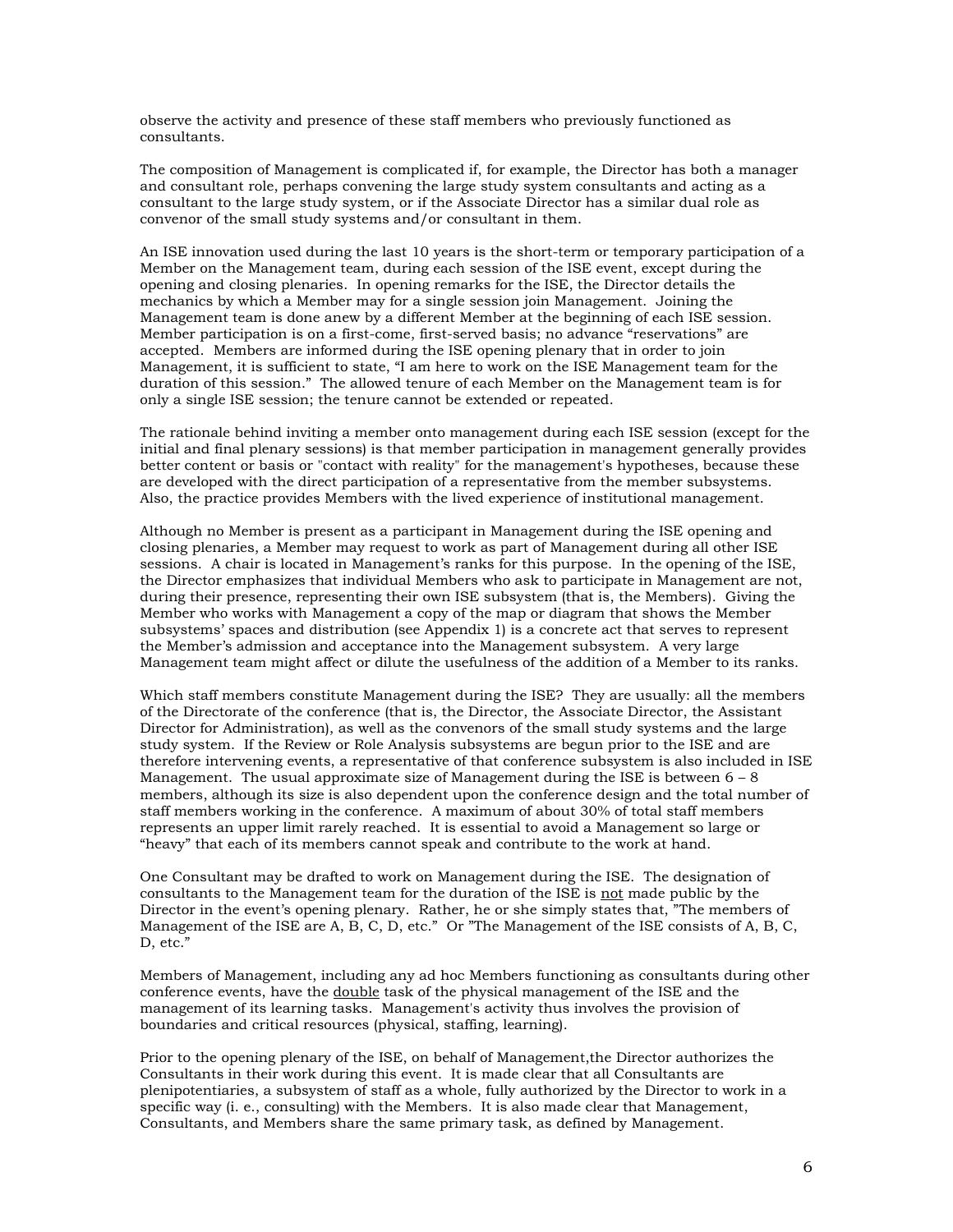The Director designates or appoints one consultant to be **Convenor** of the Consultants during the ISE. She or he is responsible for the Consultant team's functioning and for its collaboration with Management and Members. The name of the Convenor of the Consultant team is at no time verbally conveyed to Members, and thus is not included in the Director's public introduction to the ISE during its opening plenary. In similar fashion, the identities of the convenors of the small study system consultants and the large study system consultants are not communicated verbally to Members during the conference opening plenary. The absence of these nominations relates to the study of authority and authorization, not power.

In turn, after reflection on the matter, the Convenor appoints two consultants to be present in the opening plenary of the ISE. It has been said that the most critical appointment that the conference Director will make is that of Convenor of the Consultants and that the most critical assignation that the Convenor of the Consultants will make is that of the two consultants who will work in the opening plenary of the ISE. The imperative ability or skill for all three of these positions is to voluntarily accept the role of Consultant as a non-management role.

#### **Consultant role**

Consultants are plenipotentiaries, at all times. As throughout the conference's existence, they have responsibilities for consulting to Members and Member-composed subsystems, though the focus for the consulting task varies from event to event. During the ISE, the consultants' client is the entire conference system, which they may best come to know by exploring the patterns of expression of relatedness between Members and Management. The Consultants' **primary task** is to facilitate the system's coming to know or become conscious of itself, of its systems-in-themind, and of the complex character of the relatedness real and phantasied between Members and Management.

Consultants consult to Members in ways that provide or increase opportunities for the latter to learn about the institution-as-a-whole, particularly through a focus on their real and "in the mind" relatedness to Management and the avenues imagined and available for transformation of that relatedness. They do not consult directly to Management, but to the shared primary task of the event. When they are not negotiating or providing consultation to Member subsystems, Consultants dedicate themselves to the shared ISE task of developing working hypotheses centered on the relatedness between Members and Management. Working hypotheses so developed may be shared with ISE Management and may be related to or developments of Management's own working hypotheses.

Consultants do not, in this model, dedicate themselves to the elaboration of system-wide working hypotheses. Such hypotheses may result from and in the course of the Consultants' work, but their development is not the primary task for the consultants. They may or may not share with management any such hypotheses; the decision usually rests with the Convenor of the consultants. The occasional exceptions to this way of working do not, as a rule, erase the fact that the consultants infrequently have time to elaborate such hypotheses and therefore do not have them to share.

Consultants' are wise to not attempt to supplant, compete with, have a "better" hypothesis than, or consult to management. The verbal development and sharing of working hypotheses solely or principally with management is not the primary task of the consultants. The Consultants' clients are the Members, with whom development or extension of working hypotheses, management's and/or their own, is, however, completely congruent with the task of the ISE. Members' own versions of their own or management's hypothesis or hypotheses are properly shared with management by the Members, not the consultants.

Two consultants, previously decided by the Convenor of the Consultants, are present at the plenary opening of the ISE. After the ISE opening plenary ends and all Members have departed the plenary space, these consultants rejoin the work of the consultant team, which in turn makes opportune contact with Management.

In distinction to the IG, Consultants are not present *de facto* during the initial or subsequent ISE sessions in the spaces set aside for Member-formed subsystems. Consultation is made available whenever it is suitably requested or deemed necessary and the request is acceptable or the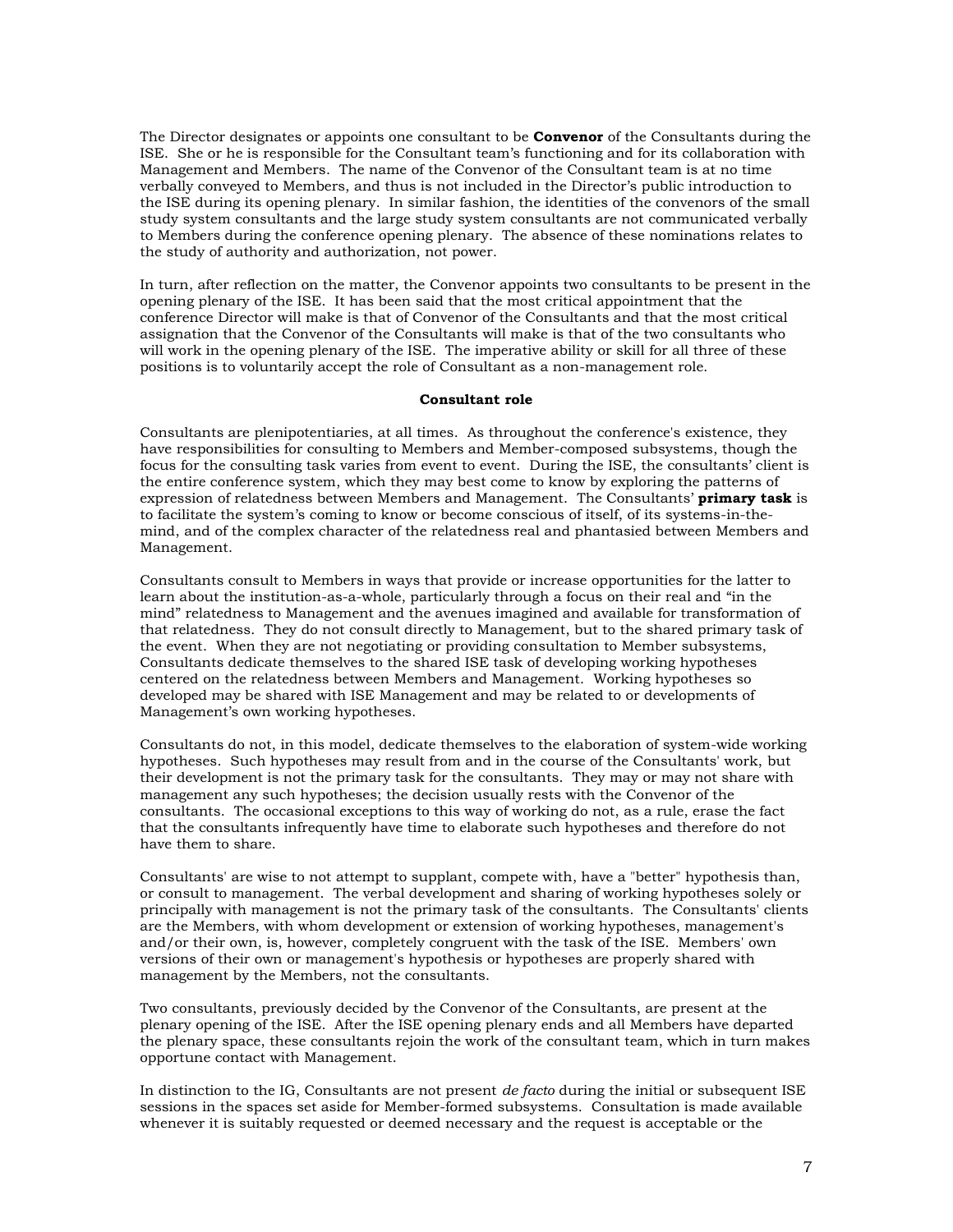necessity pressing or self-evident. The request need not be "perfect," but the Consultants' contract with their clients should be clear and specific.

How this works in practice depends on the Consultant subsystem's internal task management decisions. Consultants do not operate with accompanying observers during the ISE. Likewise, for more than one Consultant to be working with a single Member subsystem (in the latter's space) is counter-task behavior, as it undermines individual Consultant's authority and authorization. Consultants remain plenipotentiaries throughout the ISE. Their authorization comes initially from the Director, then from colleagues, and lastly from their individual competence in taking up the Consultant role.

Consultants are responsible for consulting to the Members' performance of the task of the ISE: to explore and, if desired, open to transformation, the nature of their relatedness to Management. The consulting tasks start with the ISE opening plenary and conclude with the end of the ISE closing plenary. At no point in between do Consultants function as or form part of Management. During the closing plenary, which is a here-and-how event rather than a reflective event, Consultants remain in their role. Management manages the ISE and its closing plenary meeting through hypotheses, the analysis of data, and discussion.

Management typically does not define Members' seating arrangement for the closing plenary. As always, Members are free to do as they wish. Consultants and Management observe identical, Management-defined time boundaries, which are those that Management has most recently published for the ISE plenaries, sessions, and breaks. For the closing ISE plenary, all members of Management and all Consultants are present, in their respective spaces and roles.

Consultants' **task** during the ISE is: to provide opportunities for Member learning about physical, psychic, political, and spiritual relatedness to Management and about how conscious, preconscious, and unconscious systems-in-the-mind may influence their relatedness as well as their exercise of authority, leadership, and management within the total conference institutional system. This task is the same as the ISE's task, which the Director clarifies in the opening plenary. Before the ISE opening plenary begins, the Convenor of the Consultants receives a copy of the Director's opening remarks, which include Management's statement of the primary task.

The four dimensions of relatedness between Members and management, the physical, the psychic, the spiritual, and the political, will gradually be or become disclosed through the hypothesis-forming work of Management and in the consulting work of the Consultants. Everyone has experience with these four dimensions or aspects of relatedness to authority figures or Management, though they may not be conscious. The relatedness between Management and Consultants also may be manifest along these different dimensions, and are worthy of comment if so, but the ISE does not propose for Member's study the physical, psychic, spiritual, and political relatedness between Management and Consultants. Management and Consultants work to be aware of their own dynamics. Consultants do not offer them as foci for the work of the Members and Management during the ISE.

During the opening and closing ISE plenaries, which are here-and-now events for all participants who are present, Consultants consult to the relatedness between Management and Members (i. e., to the institution-as-a-whole) and to the multiple "systems-in-the-mind" creating and shaping it. Consultants do not provide consultation to Management. In their interactions with both Members and Management, they address the relatedness between Management and Members and the routine exchanges that express their role- and task-centered relatedness (sharing information, questions, ideas, hypotheses, for example).

During all plenaries and sessions of the ISE, Consultants consult to whole-system functioning and dynamics, specifically those in Members and Member-composed subsystems, as these suggest or reveal Member-Management relatedness. This shift in focus from small subsystems to system-as-a-whole, from individual to representative, may require direction and effort and may not be rapidly learned or implemented, especially if staff members' previous conference experiences have been with a distinct approach to learning about systems and subsystems, such as the IE or IG.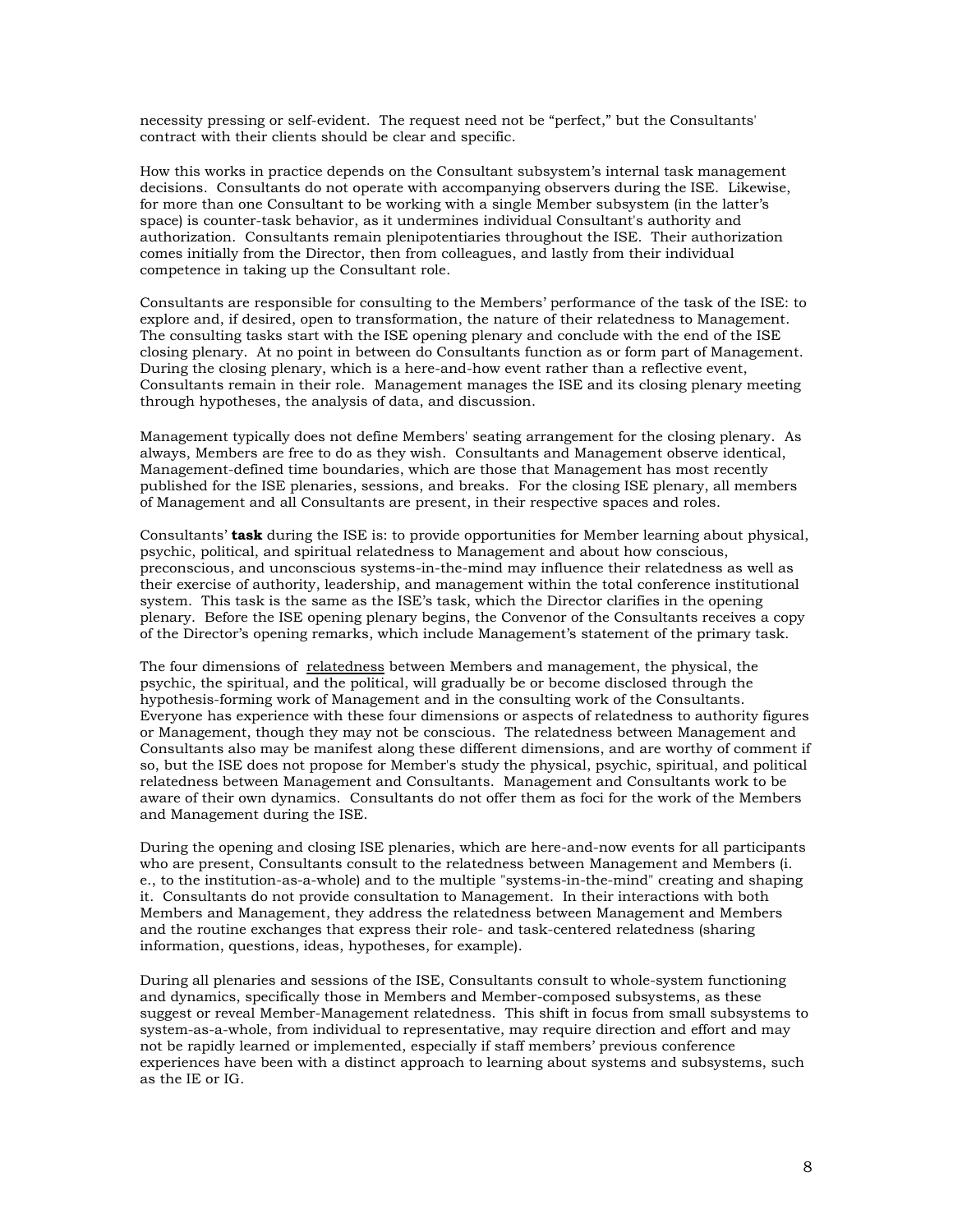Consultants assist Member subsystems in working with their own and Management's hypotheses about the physical, psychic, spiritual, and political aspects of the relatedness between Members and Management. The Director may indicate to the Convenor of the Consultants the types of information from the Consultants' subsystem that he or she prefers during the ISE (examples: new hypotheses, Consultants' hypotheses, developments related to Management's hypotheses, suggestive subsystem composition, meaningful subsystem or inter-subsystem dynamics or behaviors, and thoughts on how any of these may contribute to the development of working hypotheses).

The information potentially useful to Management may be available to or known by the Consultants, but not so to the Management team, which can use up-to-date or updated information from this here-and-now event. If only out-of-date or old information is shared, the ISE is in danger of ceasing to be "here-and-now."

Management does not manage the Consultants, who generally decide the frequency and nature of their contact with Management, guided by understanding of task performance demands. Overall, it is helpful for Management to have information from the Consultants. Its content includes relevant aspects of the Consultants' work with or separately from the Member subsystems (for example, in constructing or supplying data for working hypotheses to explain the system's dynamics and behaviors). To assure appropriate access to relevant information, the Convenor of the Consultants may instruct the consultants to limit the duration of their consultations and/or to return to their work space 5 – 8 minutes before the end of each ISE session. Doing so avoids "capture" by Member subsystems and permits the opportune sharing of information during the ISE sessions, not during the "breaks."

Rarely, Consultants' behavior with respect to Management (for example, repeated withholding of information) may be of such importance as to be addressed in the content of working hypotheses, which aim to understand the total system. Since, like Consultant under-utilization by the Members, such withholding is a system behavior, it may be preferable to address it through the working hypothesis, rather than through sending a Management member to the Consultants' space with a request for information, although either or both remain viable options, at the Director's discretion.

Consultants' task during the ISE is to provide opportunities for the whole system to learn about the relatedness between Management and Members and about how the "systems-in-the-mind" may shape their relatedness and influence the way conference participants practice authority, leadership, and management within the conference as an institutional system.

As a managed temporary social educational system, examination of the physical, political, psychic/psychological/psychodynamic, and spiritual relatedness between Members and Management is central to its task and purpose. Consultants facilitate this work through attention to and analysis of the superficial and deep- or unconscious-level interactions between the Members and Management. The guiding hypothesis is that relatedness and phantasies about relatedness inevitably interact with or influence the way conference participants practice authority, leadership, and management within the conference.

#### **The opening plenary of the ISE**

The Director is the sole Manager present during the ISE opening plenary. Management, usually through the team of administrators, arranges all the chairs for the opening plenary of the ISE, except for the two chairs for Consultants. The latter position their own chairs in the event. The Director's opening discourse makes clear the deployment of Managers and Consultants members during the ISE, as well as the physical resources available. Moreover, she or he defines clearly the three types of representation employed in the ISE and recognized by Management: silent observer, unifunctional delegate, and multifunctional plenipotentiary.

These degrees of authorization for representation are presented as parts of the ISE structure that Management has adopted in order to function usefully in its interactions with Members. It is stated or otherwise made clear that they constitute Management's contract for working with Members during the ISE. That is, while the same rubrics are not obligatory for Members, they are the structure that both Management and Consultants will employ in their interactions with Members during the ISE. Members may do as they wish and may create their own structures for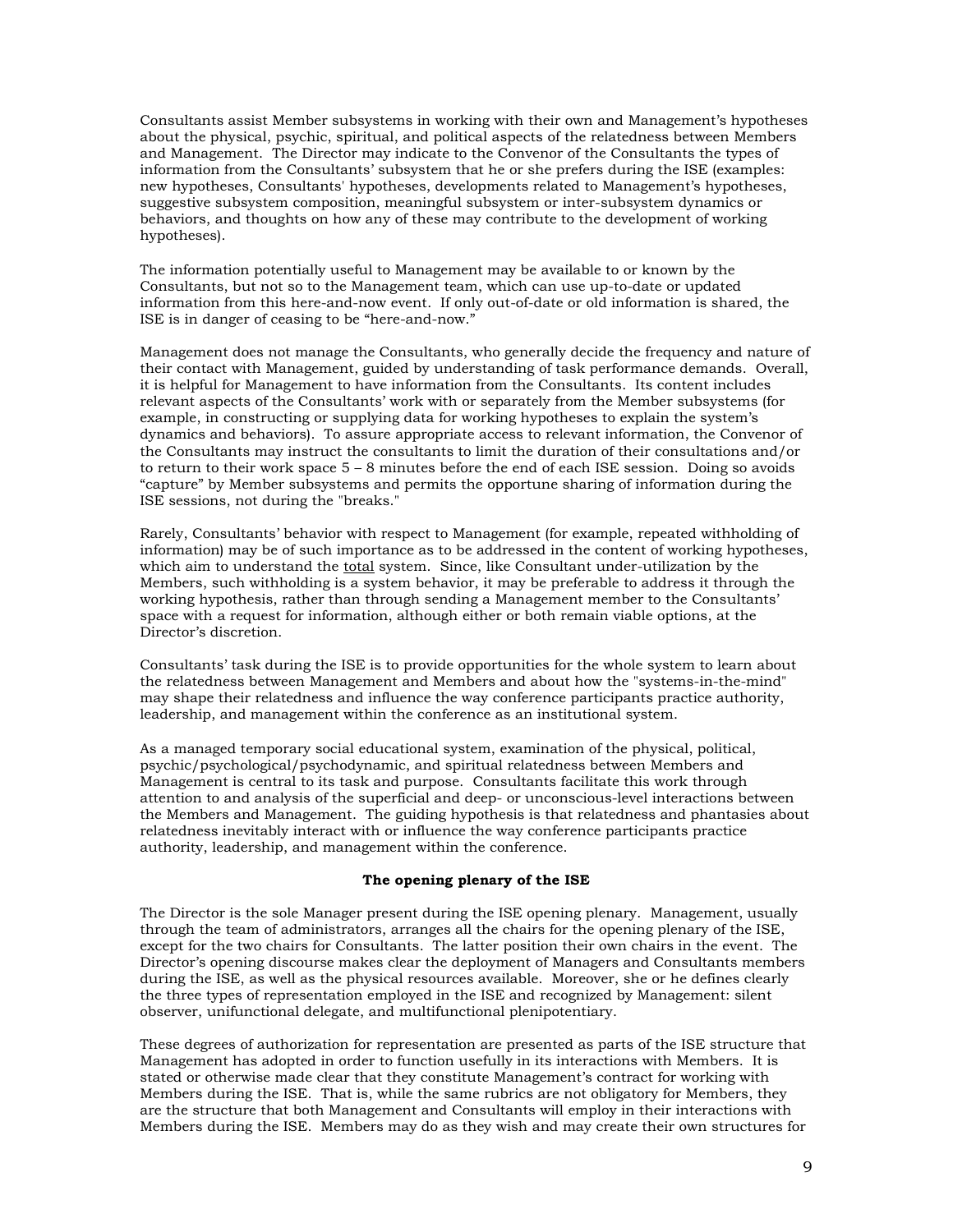relating within their subsystems. Consultants are available and constitute valuable resources in facilitating the ISE task performance. The physical processes of subsystem development, design, identification, and boundary management are more frequently and deliberately addressed in detail during the IE. They do not always relate so directly to the ISE task, which requires greater reflection, thought, and emotional exploration.

Two consultants are present during the opening plenary; the Consultant team, under the direction of its Convenor, considers who will consult to this important initial work of representing the Consultants and their task. For ALL consultants to be present at the ISE opening plenary is not an efficient option. Thus, neither all consultants nor all managers are present at the ISE opening plenary.

The Convenor of the Consultants ultimately decides which two consultants (logic suggesting one male and one female) will address the qualities of the relatedness between the Members and Management during the ISE opening plenary. He or she transmits this information to the Director, prior to the beginning of the ISE plenary and prior to the formation of Members' subsystems. The consultants designated for this initial consulting work decide themselves from what physical or geographical position within the plenary space they may best do their work; their decision is subject to comment inside the Consultant team. Having the Consultants selected to be present in the opening plenary arrange their chairs furthers the separation of the staff subsystems and enhances the need for Consultant authorization and autonomy. This responsibility for arrangement of their own chairs furthers the process of differentiation of roles.

The consultants inform the Convenor of the Consultants of their strategy and reasoning. They are always responsible for the physical placement of their own chairs in this space; Management does not manage the Consultants' tasks or movements, and therefore the administrative team, on Management´s behalf, does not arrange the Consultants' chairs. This logic explains the absence of Consultants in the work spaces offered to Members during the first session after the ISE plenary opening.

After the opening plenary is concluded, both consultants present relevant information to their consultant colleagues, who afterward may transmit this information to Management, in order to promote effective collaboration and to allay anxiety. The Convenor of the Consultants rarely or never leaves the Consultants' work space during the ISE. Conversely, neither are Members admitted to the Consultant's space, at any time or in any capacity (that is, as silent observer, delegate, or plenipotentiary).

The Director decides the design of the space for the ISE opening plenary. Because the information and concepts that he or she conveys during the plenary are complex and to ensure maximal understanding and engagement in them, the design for the chairs in the plenary space is frequently arranged to encourage task-centered attention. That is, to make visible the main characters in the event's task: Manger and Member.

Several spatial dispositions are made possible through the utilization of a "U" configuration, in which  $D =$  Director,  $M =$  conference member during the ISE, and  $C =$  Consultants (totaling two, in one of these three or other possible placements):

| C. |         | мм |               |  |  |     | M M   | С |
|----|---------|----|---------------|--|--|-----|-------|---|
|    | $C$ M M |    |               |  |  |     | M M C |   |
|    |         | мм |               |  |  | M M |       |   |
|    |         | мм |               |  |  | M M |       |   |
|    |         | мм |               |  |  | M M |       |   |
|    |         |    | M M M M M M M |  |  |     |       |   |
|    |         |    | M M M M M M M |  |  |     |       |   |
|    | сс      |    |               |  |  |     |       |   |

The Director either arranges the chairs in collaboration with the administrative team or indicates the spatial disposition desired to administrative team members, who implement it.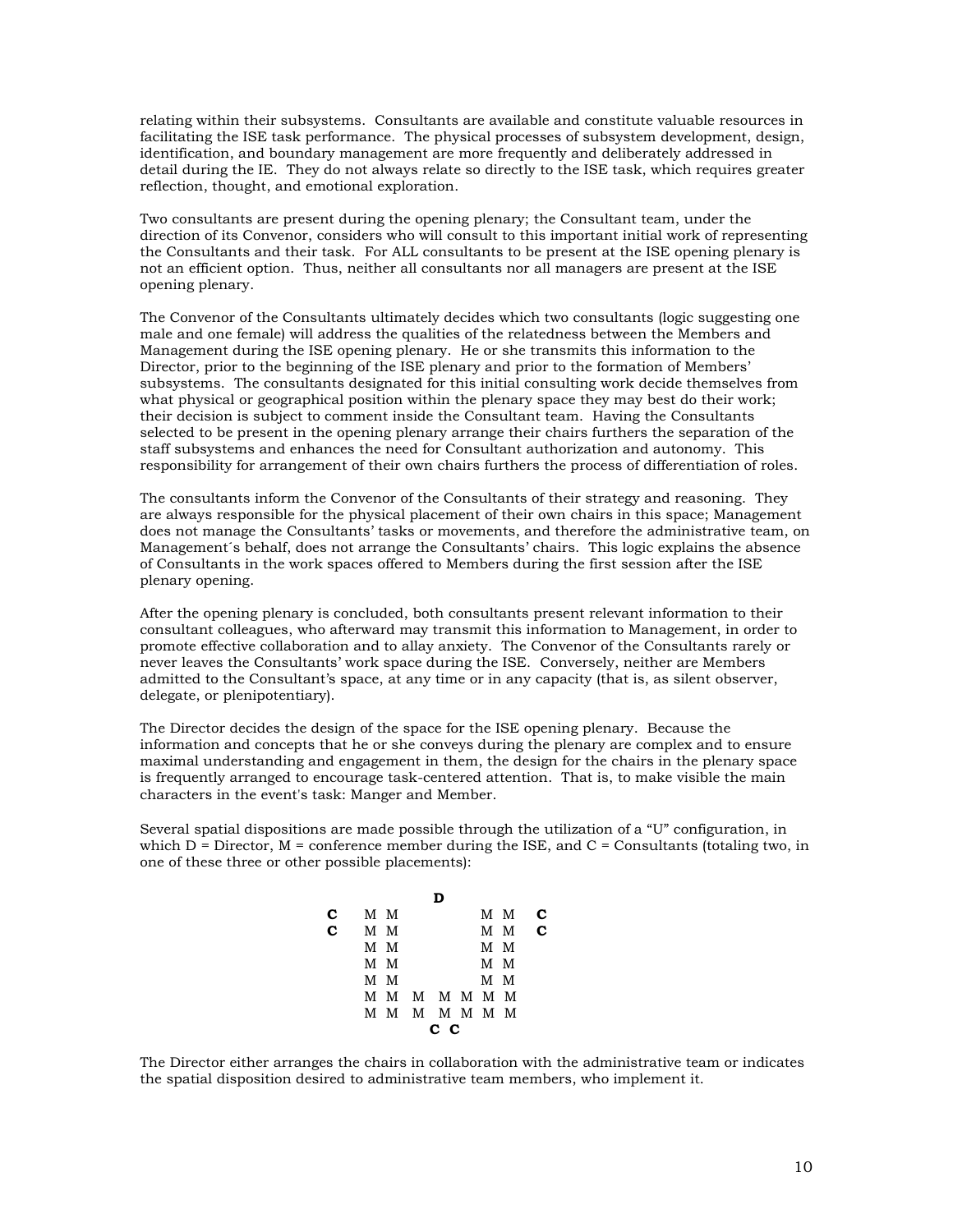The Director takes questions from Members during the ISE plenary opening. But he or she does not consult to the Members. During the Director's participation in the ISE plenary opening, all other members of Management are engaged in arranging Management's work space in the assigned room under the direction (usually) pf the associate conference director. Arrangement of this space is neither a solely physical task nor the responsibility solely of the administrative team members. Except during scheduled "breaks" when the boundary to Management's work space is closed, this boundary remains open at all times from the beginning of the ISE opening plenary, including during initial arrangement of the space in the Director's absence. This is necessary to evidence and comply with the spirit of "management in public."

Prior to the opening plenary of the ISE, the Director may authorize the Associate Director to direct the physical arrangement of chairs and table(s) in Management's work space. Under her or his direction, all together, the plenipotentiary members of Management arrange the physical space, according to the Director's instructions, in a configuration (intra, page 22) that the Director defines to best promote Management's tasks. The consulting team, in its own space, does likewise, under the Convenor's direction and with the door to the space remaining open at all times, except for during the "breaks," when it is closed.

The physical arrangement of the space is straightforward and fairly rapid. The more significant task at hand is the development of an understanding about how Management and Consultants intend to function during the event. Definition of working procedures and task-related efforts is critical and requires some time to achieve, particularly if the ISE design used is a transformation of previously employed designs that may be at variance with descriptions presented here.

#### **Administrative team**

The conference administrative team, as an integral part of Management, continues to provide physical resources (chairs, paperboards, markers) to reasonable requests from Members and Consultants. These requests may be made at the door of Management's space, without the need for entry into the space or for formal negotiation. The basis for granting or denying a request for physical resources from Members is the Assistant Director for Administration's or the acting boundary manager's decision that the request is or is not reasonable or possible.

Administrative team members, charged with ongoing provision and delivery of physical resources necessary for Management's, Consultants', and Members' task performance, already have available a store of relevant data developed in interactions, including nonverbal ones, on the Member-staff boundaries prior to the beginning of the ISE. All members of Management (and of the Consultants, certainly) have such data, which are of significant importance. Of equal importance are the ongoing "here-and-now" data available during the ISE, which are, in the main, also available to all.

Ideally, administrative team members have shared significant data in their interactions with the remainder of staff during the events preceding the ISE, but the ready availability or revisiting of these data about the physical, psychic, political, and spiritual relatedness between Management and Members is essential during the ISE. While the incidents or interactions providing the data may not be new, immediate, or generally unknown, the institution's history and earlier manifestations take on renewed, explicit system-wide relevance during the ISE.

Their relevance may lie in either the formulation of working hypotheses to be entertained or the provision of data to either support or reject working hypotheses formed from other data. None of the processes involved in elaborating working hypotheses is straightforward, mechanical, purely conscious, or easy.

During the ISE, administrative team members are obliged to learn to manage themselves in both administrative and consequential system-management roles, so that full Management's access to the system-as-a-whole data that they possess and invite at the boundary of Management's space is not blocked by the constraints indwelling in the physical management activities required of administrative team members (for example, managing the Member/Management boundary or provision of supplies for Member and staff recesses, if any). These physical management activities may be demanding and stressful, but they need not automatically incapacitate the administrative team members for the interpretive aspects of Management's activities during the ISE.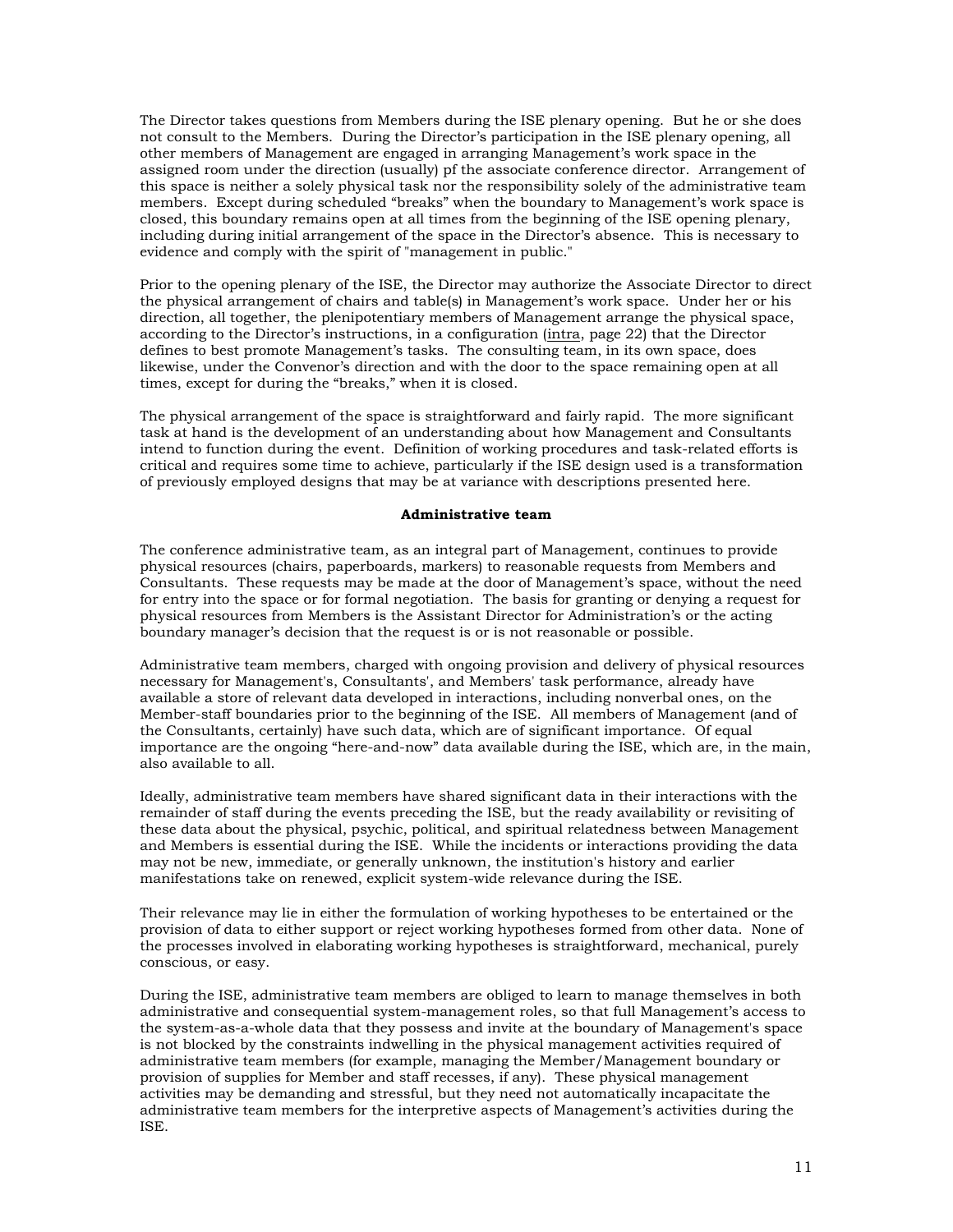Administrative team members, as members of ISE Management, are expected to share responsibility for the development of system-wide working hypotheses. During the ISE, the focus of exploration is not on the administrative team and their inner, personal relationships, but on the physical, political, psychic, and spiritual relatedness existing between Management-as-awhole and Members.

#### **Management's task**

Management's task is the public formulation and transmission of working hypotheses relevant to understanding and making conscious the functioning of the conference system-as-a-whole. This task is both interpretive and communicative, inasmuch as the hypotheses provide promised opportunities for learning about whole system political, psychic, and spiritual functioning. Data useful in the formulation of system-level working hypotheses are provided by everything that happens in the conference, from its beginning, usually long before the conference actually convenes, up to and including its present and developing realities.

In distinction to the analysis of member-formed groups' creation and development carried out in the IE event, in the ISE the processes occurring are viewed and worked with by Management and Consultants through the perspective of what possible meanings and behavioral or enacted comments or messages the subsystems' decisions may reveal about their "systems-in-the-mind" and their relatedness to Management.

### **Nature of Management's verbal interventions ("interpretation")**

Management's task is a variant of the overall conference task, namely, to examine publicly and to communicate the processes active in the institution as a whole and to formulate working hypotheses to make conscious and open to transformation the physical, spiritual, political, and psychic aspects of the relatedness between Members and Management. At times, it may be instructive not to state the primary task in great detail, leaving it as simply "to dedicate oneself to the published or stated primary task."

Management highlights evidence pointing to the participants' possible or hypothesized "systemsin-the-mind" and to these systems-in-the-mind as driving forces behind Members' behaviors in dealings with the Management of the ISE. On a spiritual level, for example, if Members in fantasy regard Management as omnipotent Gods, they may be less likely to have face-to-face interactions and transactions with Management or they may tend to make "symbolic" offerings or sacrifices to Management, or they may engage in perpetual exegesis of Management's scriptures (hypotheses). In such behaviors, they may also express an unwillingness to risk transformation or "conversion" of their current systems-in-the-mind.

### **Formulation and transmission of working hypotheses**

Even though in an abbreviated time period for the ISE (e.g., a weekend, 2½-day conference) only a single working hypothesis may be reasonably clear or sufficiently revealed, its aim is to serve to make conscious and understandable institutional-level phenomena. This consciousness-raising may take place through a single hypothesis with one or more revisions or emendations or through more than one hypothesis.

Intergroup behaviors may reflect or be give rise to institutional-level dynamics. But they are not equivalent to the latter, which are rendered more fully comprehensible and conscious when viewed within the context of the total system's behaviors and meanings, as these express the Members' and Management's interactions. While intergroup factors may be observed, commented upon, even included in institutional level hypotheses, they are not meant to deflect the institution's attention from the dynamics of the system-as-a-whole.

Through its multifaceted task (of public formulation, transmission, and analysis), Management takes up or demonstrates authority and leadership of the ISE. Much of this authority and leadership derives from task dedication and competence in the task. Task competence is largely established through the labor-intensive processes involved in examining, understanding, interpreting, and communicating available hypotheses about the conference system and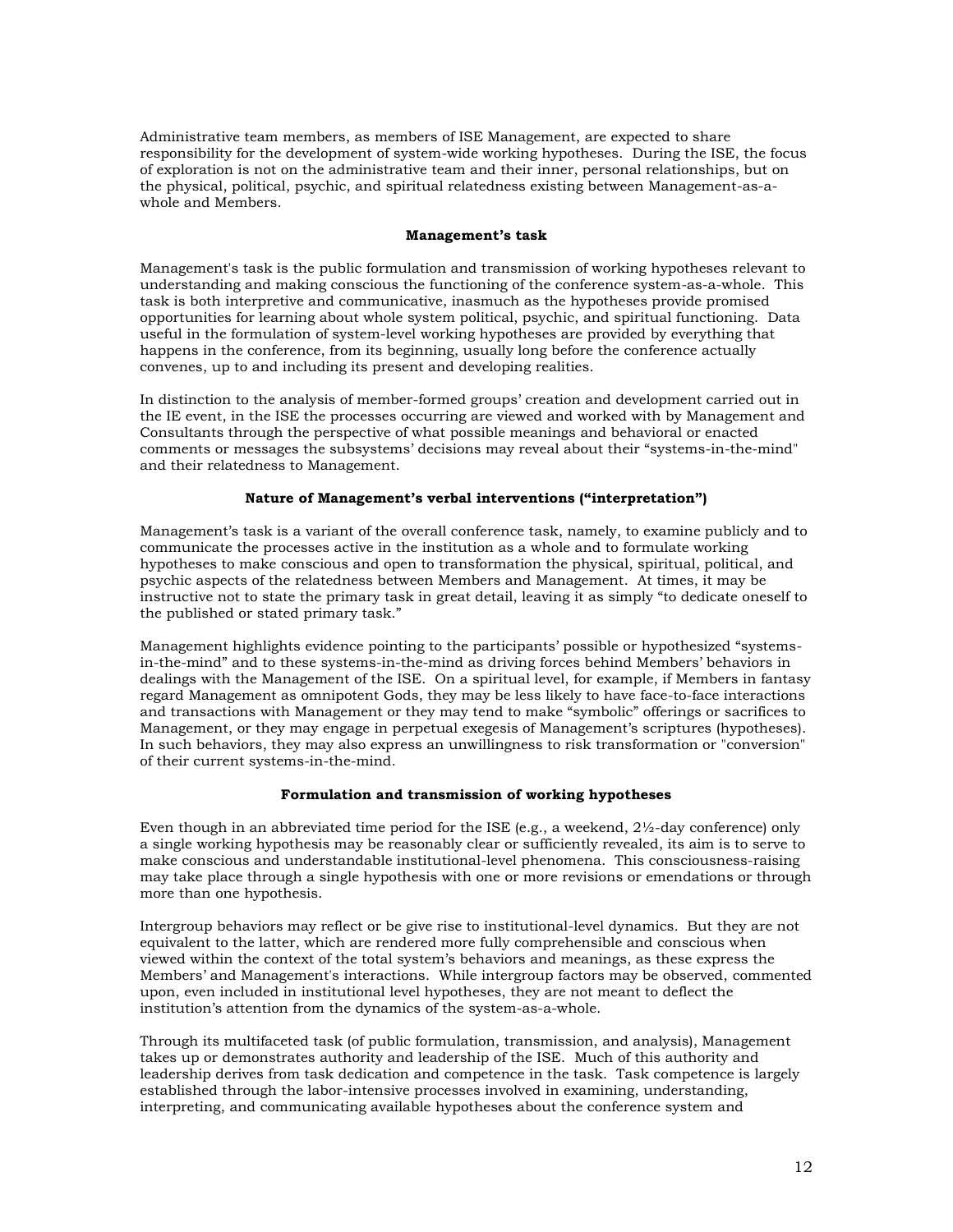institution as a whole. The ongoing (and never completed) outcomes of these efforts and interventions are shared with the remainder of the institution in the form of working hypotheses.

Each hypothesis that Management regards as tentatively true and suitable for use by the Members and Consultants is without delay written down in verbal form and promulgated (that is, read), so that Consultants and Members may, as they wish, incorporate them in the here-andnow as paths leading to a deepened system-as-a-whole understanding and as learning tools valid in system-as-a-whole transformation. Some conference directors prefer, when giving instructions for the promulgation of hypotheses, to ask for them to be delivered firstly to the Consultants, so that they are quickly informed and aware of the hypothesis, should Members promptly ask for consultation to address their content.

Usually and depending on the size of the conference membership, several representatives of Management spread out to deliver each hypothesis, in a speedy fashion. Each representative must, therefore, carry a written copy of the hypothesis. Members of Management may exhibit resistance, by delaying the transmission of the hypotheses to Consultants and Member subsystems. Any member of Management, except the Director, may deliver the working hypotheses formulated. During the ISE sessions, the Director does not leave Management's space; to do so would represent an abdication of the Director's role and responsibilities. Management's work of formulation is intense and involving. It requires thinking but also writing down hypotheses as it is being formulated so that delivery is accurate and not delayed.

The hypothesis (or hypotheses) developed collaboratively and collectively among Management, or dictated by the Director or other member of Management, with input from Consultants and Members whenever it is available or made available, are written down so as to make uniform and opportune their transmission to the multiple subsystems of the institution. They are not, however, written in stone and the Management team members delivering them to the subsystems are authorized to explain briefly the thinking or evidence behind points in the hypothesis when the receiving subsystem considers and states that they are unclear or that the Members would like to have repetition or clarification of the hypothesis. Still, this verbal transmission of working hypotheses is not consultative work, which remains the domain of the Consultants, to whom the Members should be consistently referred at the end of each hypothesis delivered.

Delivery of working hypotheses is a concrete manifestation of Management's commitment to public management; it represents task facilitation, not charity, generosity, or largesse. Management delivers its hypotheses to Consultants and to all legitimate Member subsystems. Hypotheses are not transmitted to Member subsystems met in spaces not authorized for use during the ISE. If multiple members of Management are to deliver the current hypothesis, the Director typically indicates to which subsystems each delivers the hypothesis, so that none is omitted or doubly addressed.

Boundary crossing in order to deliver Management's hypotheses may be done in various ways. Because the Member are likely not to have participated in the ISE before, the difficulties imagined and real around entry to Members' spaces are likely to derive from Managers' system-in-themind.

If the manager delivering a hypothesis is greeted with bureaucracy or irrational questions about provenance, he or she may simply ask about the reasons for the questions, inasmuch as all relevant information about Management's and Consultants' tasks, functions, and level of authorization are already fully public. Other members of Management may prefer to proactively state their task without preamble ("Hello, I have a message from Management, which I will now read for you.") upon entering the space, whether after knocking on a closed door and then immediately opening it or after entering a space whose door is already open. Consultants usually do not face these kinds of dilemma because their services are in most instances requested by Member subsystems.

When delivering a hypothesis, the member of Management may or may not knock on the Member subsystem door, if it is closed. If it is not closed, the member of Management may enter and state her or his purpose: to deliver working hypotheses to all ISE subsystems, without omission that could cause isolation. After the member of Management has knocked on a closed door, the door may be opened, the task promptly and briefly stated, and the hypothesis read aloud once. After the first reading, the Manager delivering it asks if the gathered wish or need to hear it yet a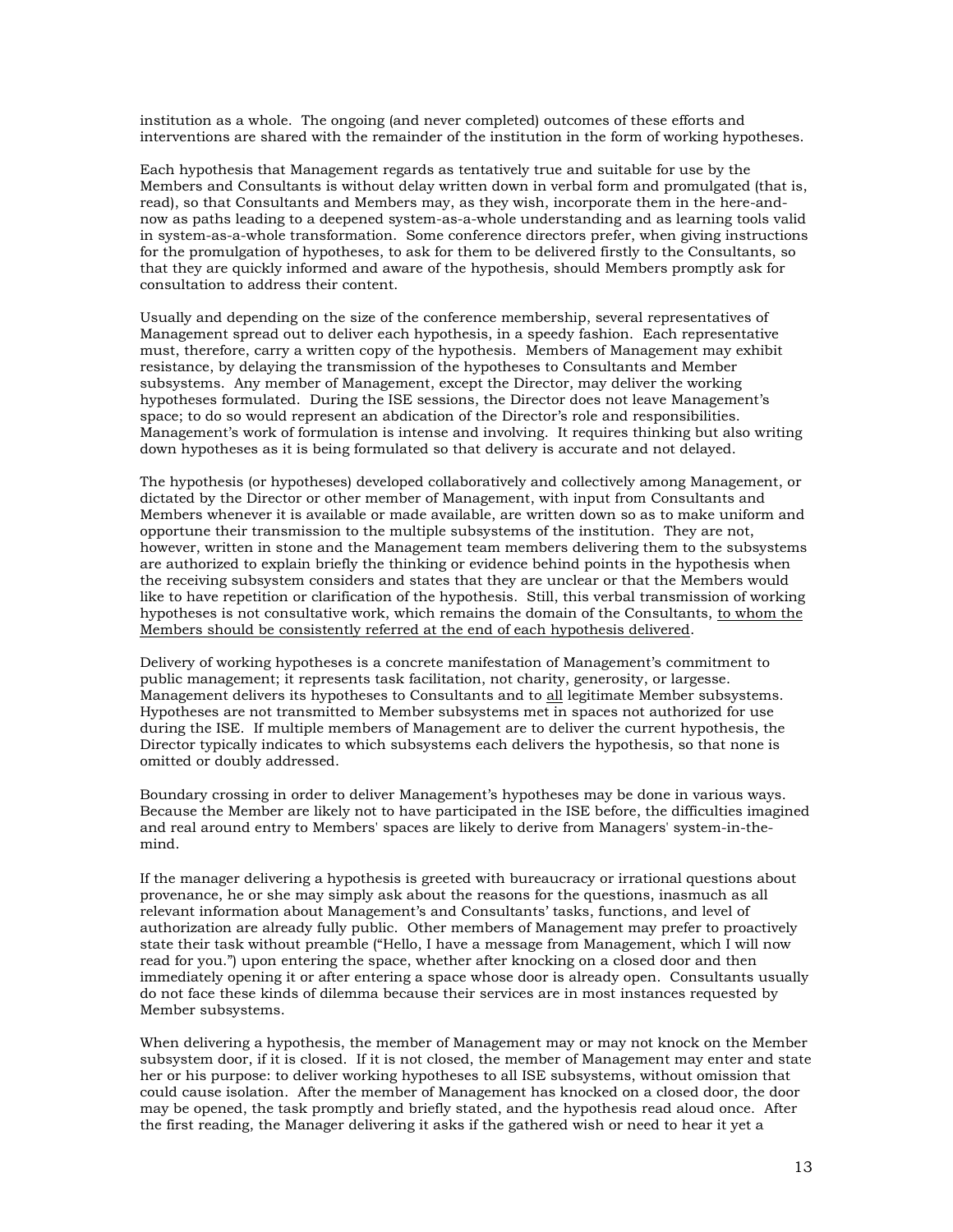second time. If so, the hypothesis is again read in its entirety and preferably verbatim, and the Manager retires from the Members' work space, often with some expression of gratitude. As mentioned, hypotheses are not delivered to unauthorized or vacant work spaces.

Member subsystems not wishing to hear the hypotheses from Management are acting out a rejection of the primary task of the ISE. Neither Members nor Managers nor Consultants are optional, dismissible elements in the institution being studied. Emotions *(as resistances)*, however strongly expressed are justified, do not change the primary institutional task, which Management is responsible for ensuring.

Management manages the entire conference system and its task via working hypotheses. Therefore, Management's allegiance is to the entire system. Members may or may not wish to hear the hypotheses delivered...but their wishes are independent of and not determinant of Management's task and method of task performance.

A Manager delivering hypotheses can answer Members' or Consultants' questions about them and may repeat them once or if long or complicated, two times, at the plenipotentiary's discretion. Reading the hypothesis is preferred, in order to standardize the information distributed to the total system by different members of Management. Because this act of delivery of hypotheses inevitably speaks to the political relatedness extending in both directions between Members and Management, it is meaningful and significantly so. The behaviors involved should retain a transparent and professional character and be narrowly task-oriented.

When managers deliver a working hypothesis to Member subsystems, they are secondarily able and free to obtain and mentally note visible data [number and gender of people in room, door opened or closed, obvious gender or other disparities, utilization of the space (blackboard, for example), mood, etc.] for later relay to the full Management team and for service in the subsequent construction or refinement of working hypotheses. All public, verbal, visible behaviors or statements are considered to not be confidential or even private and are therefore shareable.

Each hypothesis contains a requisite "because clause," referring to the gains or evasions consciously or unconsciously accomplished by the activities, behaviors, or sentiments that are outlined in the hypothesis. Frequently, the behaviors documented in the hypotheses function to block transformation and the associated pain and discomfort of learning via experience. To make patent its rationale and to ease its acceptance, each working hypothesis presents relevant supporting conference-life data, largely from the here-and-now behaviors of the system and more tangentially from previous here-and-now conference events such as the large or small study systems.

Every working hypothesis contains some of the data that led to its formulation. The supporting data are specific, although Members or staff are not in most cases referred to individually by name. Data used should be plentiful, substantive, and from various (two or three) vectors of the institution.

The predominant system-in-the-mind can be regarded, in some instances, as the "because clause." For example, "Members are avoiding contact, communication, and interactions with Management. Why? Because the system held in the mind is of managers as unapproachable, cruel, distant, unattractive, and uncaring functionaries, and encounter with the real managers of this institution risks transformation of yet unstated systems-in-the-mind."

The "because clause" may address directly Members' preferential interpretations of the institution's behaviors, especially the resistances, defenses, and impulses associated with their relatedness to Management, which are ideally made explicit in the working hypotheses.

At the conclusion of every working hypothesis or transformation (owing to new or more data, for example) of a working hypothesis transmitted to the Members, Management includes a direct authorization for them to work with the Consultants to develop the current hypothesis or other hypotheses about their relatedness to Management in the conference system as a whole. "Management encourages Members to utilize the services of Consultants to further explore this hypothesis and to publicly present elaborations or data-supported alternatives or clarifications."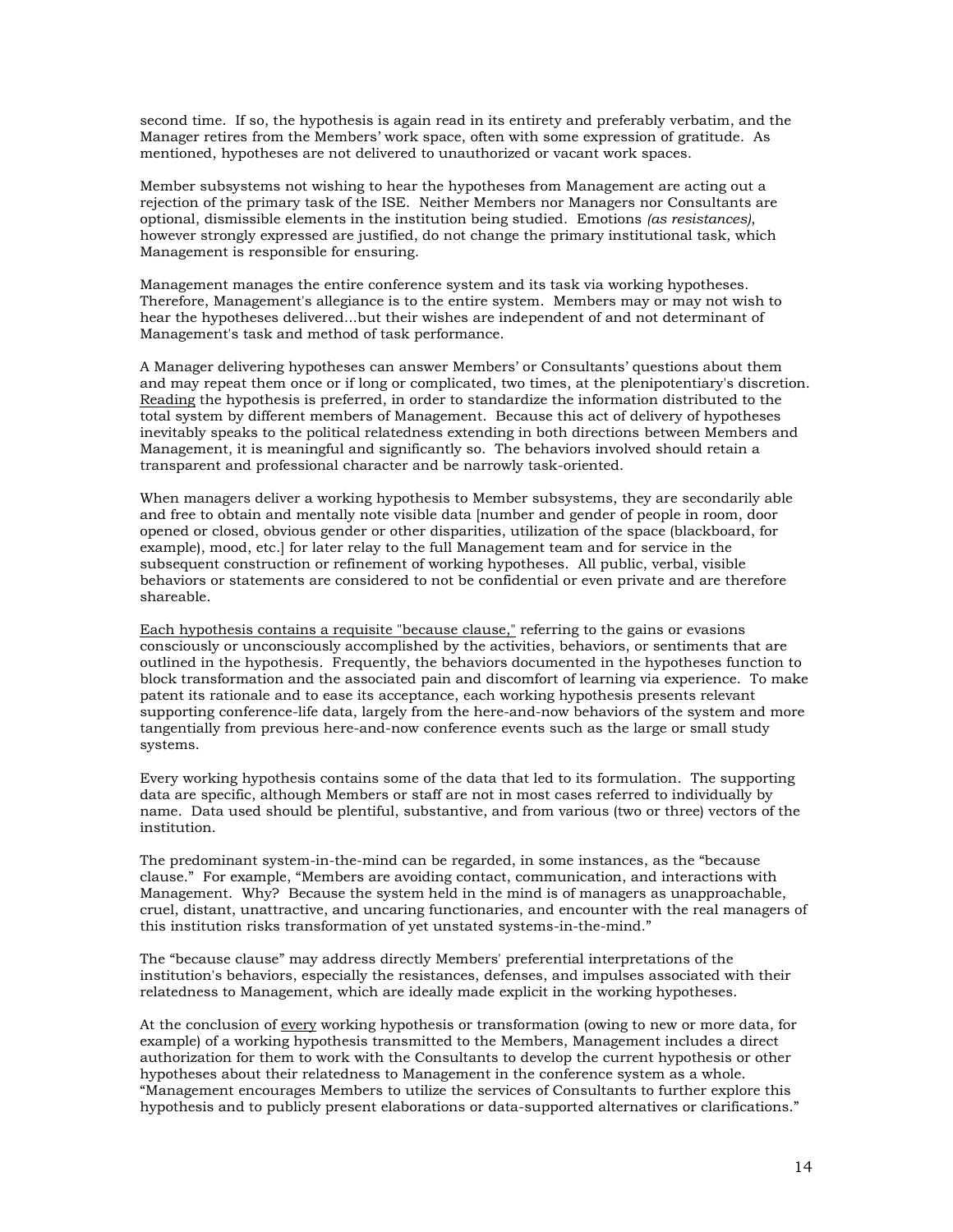Or, more simply, "Management remains open for discussion of this hypothesis and urges Members to utilize the services of the Consultants to further explore this hypothesis or others."

This suggestion to appeal to the Consultants is an integral part of the delivered hypothesis and is included in every presentation or reading of the hypothesis, including in repetitions of the hypothesis made in response to Members' petition.

Each member of Management can always remember that it is permissible to seek clarification in public from another member of Management, including the conference Director or Associate Director, if uncertain about any procedure or policy during the ISE. The event and its management are effective de facto instances of sharing management in public.

#### **Content and format of working hypotheses: Verbatim examples**

Examples of working hypotheses, two long (from the USA) and one short (from France), follow.

#### **Example 1:**

"The Institutional System is faced, in the here-and-now, with a collective show of mime or imitation, manifest in the reproduction of unexamined, feared rites and fantasied 'toxic' emotions, which seem to be parodied or distorted versions of management's behaviors and emotions.

"This mime, which is both silent and vocal, visible and invisible, obscures Members' selfprotective adversative political and spiritual sense of relatedness to Management.

"Why this dark, back-and-forth show?

"Because by avoiding the illumination possible through the learning carried out in the possibly 'black' process or box of transformation, one can avoid the pain of the birth trauma, of being born, of "seeing the light," or even of being 'born again.'

"Data for this working hypothesis come from the Small Study Systems, the Large Study System, and the ISE itself, where, for example

"Only minutes after Management heard this hypothesis, two female member delegates arrive to inform and assure conference management that their subsystem is operating to 'protect' and 'repair' those conference members who have, up to now, been 'injured' or 'infected' by the often painful experience of transformation, so that when the conference ends, those protected members, in accord with their own and others' wishes, may leave this system and return to safe havens, without being 'changed' or transformed in any real way by their experiences here.

"The 'first-aid' behaviors of the conference 'nurses' seem to support the validity of the working hypothesis of mime as a safer substitute for engagement and transformation.

"Further supporting data include the closely imitated or pirated copies of dynamics and efforts allied to management's own, now replicated in the fundamental aims of memberformed subsystems: diversity training managed partly by the 'foreign-born,' reparation, communication, conflict awareness, ambiguity, 'Others,' perplexing boundary management (*all are names or themes of subsystems formed during the current ISE*).

"Management remains available to discuss the hypothesis and encourages Members to work with the consultants to explore and develop this or other hypotheses to understand the institution's current dynamics and behaviors."

#### **Example 2:**

(From a GR conference whose theme was "racial diversity and authority":

"Today, in the here and now, the institution created and studied in the ISE seeks to avoid the encounter with the 'Other' and to avoid the innovation and transformation possible or likely through this encounter. In this case, the Other is identified as the other subsystems and especially as the diversity within the subsystems of the ISE.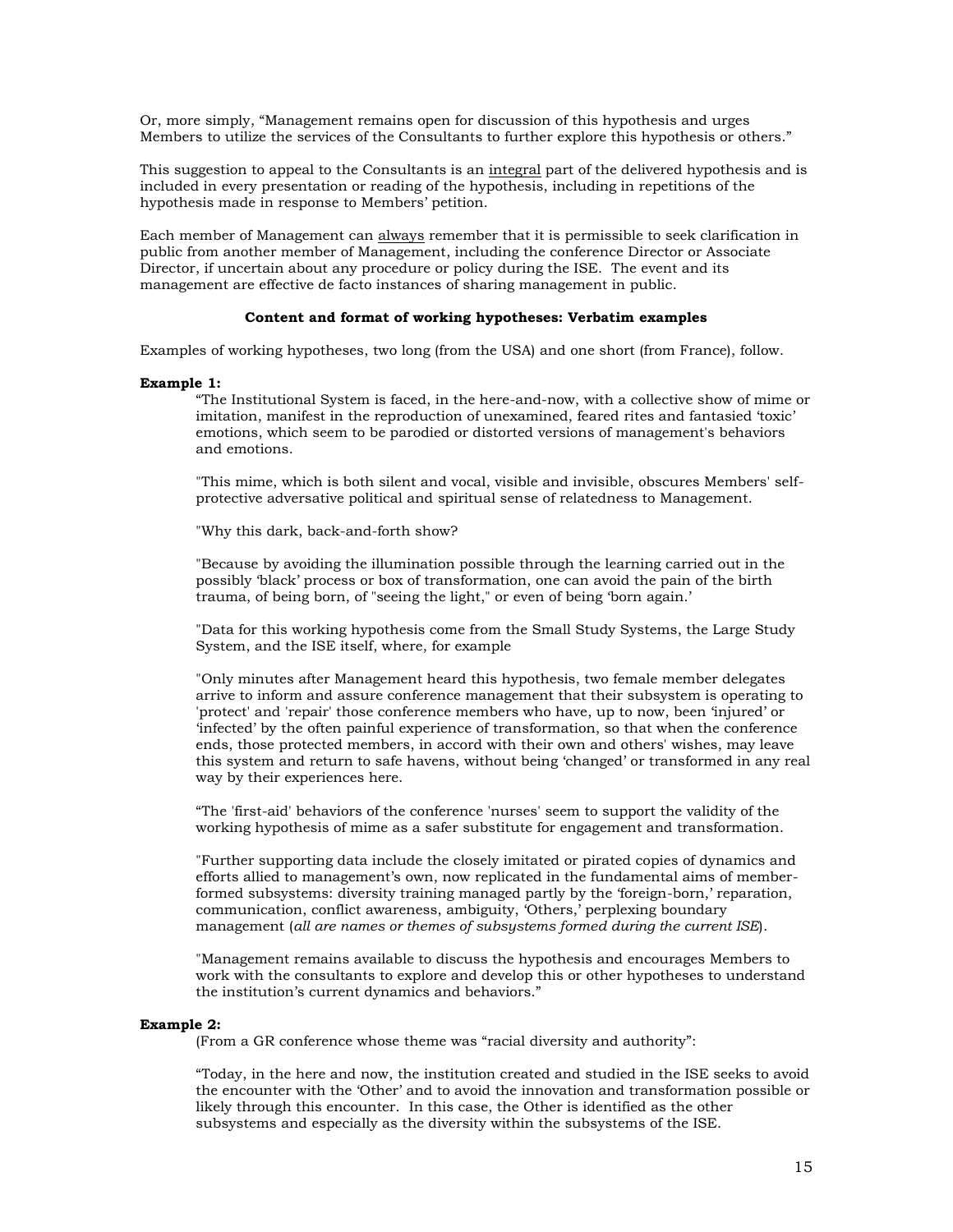"The avoidance is carried out through separation and segregation,which may sound familiar here in Mississippi.

"This working hypothesis is based on data from the ISE, which include: the recurring removal, from the Members' lounge, of access to the up-to-date presentation and confirmation of diversity, symbolized in the daily newspaper. Additionally, the institution's members steer away from a genuine public encounter with management by creating in its stead a web page on which to leave anonymous messages or to 'browse' passively and non-interactively from the safety and privacy of one's own computer.

"Additional supporting data for this working hypothesis include:

a) the fact that management knows of no encounter between or among the subsystems, within the intersystem meeting spaces designated

b) the apparently nonrandom arrangement of the subsystems created by conference members

in Room 101, the room with the smallest number: the youngest, the innocent, and the still unintroduced "foreign" conference members

in Room 105: the members who seek to obliterate their diversity by defining themselves through uniformity or commonality (all are self-described Roman Catholics)

in Room 108: the subsystem characterizing itself as an 'equality of hierarchy,' which appears to mean, in clearer terms, the denial or obliteration of hierarchy or political differentiation and power

in Room 200: a 'union of understanding' that seeks to impose equality through a non-interactive management or government

in Room 201: a subsystem fleeing from diversity through an 'indifference to differences' or an unexamined blanket tolerance for ambiguity, so that no manifestation of difference or diversity need be noted, defined, acknowledged, or explored

in Room 220, the room with the largest number: the older, experienced parts of conference diversity, here as an island not clearly connected to the continent. It is the counterpart to the subsystem in Room 101 and perhaps for this reason is located in the territory numerically and physically farthest removed from Room 101.

And, in the vacant Room 206: perhaps the isolated, un-encountered, untouched, unknown, and excluded invisible diversities and elements of desire and transformation.

"In parallel form, and reflecting the same pervasive organizational dynamics within management, one male and one female member of management (perhaps representing the sexual pairing needed for all creation) refuse to communicate this working hypothesis to members, inasmuch as to do so would introduce clearly terrifying innovation, hybridization, or transformation to their previous and habitual ISE management experience, that is, to their ISE system-in-the-mind.

### "Why?

"Because encounter implies initiating a process of 'messing up' long-held, comfortable conceptions of a simpler past, when things were 'black and white.'

"In order to use sterile repetition and political habit to protect and keep at a distance the possibility of transformation occasioned by encounter, intermingling, interbreeding, and integration with diversity.

"Because transformation may be equated in the mind with growing 'uppity' or an 'out of line' mentality, awakening a terror that embarrassment, shame, or even violence could be consequent to learning in this multiracial institutional context.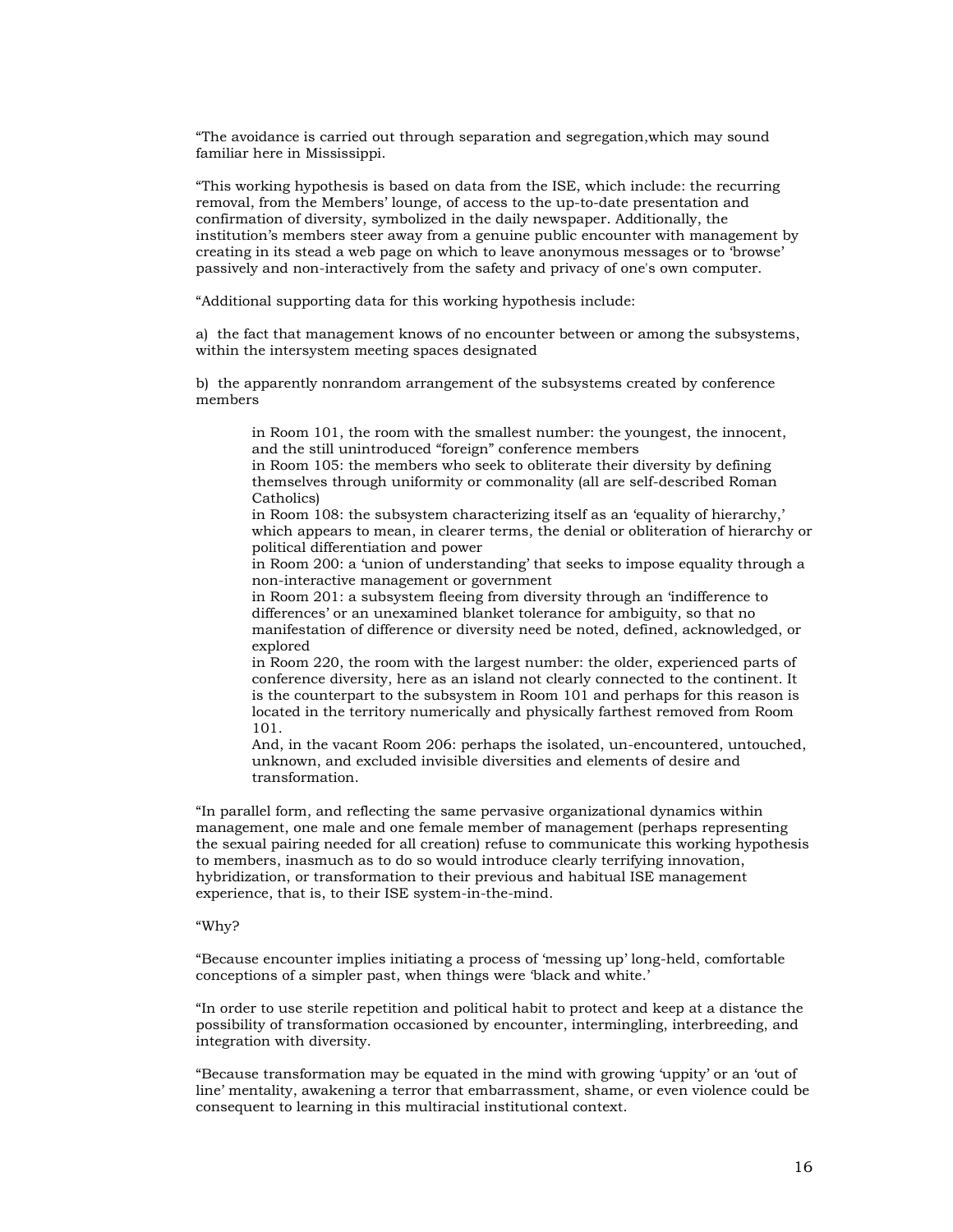"Management remains available for discussion of the hypothesis and encourages Members to work with the consultants to explore and develop this or other hypotheses to understand and explain the institution's current behaviors."

#### **Example 3:**

"Conference management has noted during the ISE the creation of an institution where the notion of management in public has provoked profound shock. Two examples:

a) About ⅔ of the participants have wanted to see public management directly (through a large number of observers who 'audit' management) or through transactions urging a treatment or cure for management, which, during the ISE, operates in public. The question afloat appears to be: "Is Management out of their minds?"

b) About ⅓ of the Members explicitly reject the very idea of management in public by refusing any transaction with management and in going so far as to occupy spaces that are not designated work spaces for this conference event.

"Could this be because of an emergence or stranglehold of the "family" model of management, which associates public management with entry into the parents' bedroom?

"This institution is not a family!

"Note: Just after management's elaboration of this working hypothesis, Members' first and only verbal interaction with management dealt with obtaining conference members' dates of birth, in order to celebrate the birthdays of conference 'family' members.

"Management recommends the use of the consultants to examine this working hypothesis."

Communications sent by Management need not always be so detailed and lengthy. At a minimum, they require statement of the working hypothesis, presentation of conference data that seem to support the reasoning or logic of the hypothesis, positing and clarifying a "because" clause," and referral to the Consultants for collaboration. Likewise, in Consultants' work with Member subsystems, referral back to Management for further development and sharing of working hypotheses is essential.

### **Adherence to the stated ISE task boundaries during the "breaks"**

The use of management in public has wide-reaching implications and effects during the ISE. All Management work that involves crossing boundaries (between or among teams or subsystems, for example) is done in public within the announced time boundaries of the ISE sessions, so that conversely, no Management work is done in private during the ISE. During the "breaks," clarifying a working hypothesis in one's own mind, through thinking or writing, is perhaps acceptable. Generally, work between Consultants and Management or among consultants or managers is not.

"Breaks" in the schedule are basically considered private times and Management work on hereand-now events is completely suspended during them. Staff's work on other reflective events that may be intervening (application or role analysis subsysytems that meet during the ISE schedule, for example) remains acceptable. No staff meetings or reports (unless later made public) are carried out during the ISE; they are postponed until its conclusion, ensuring that the ISE remains a public, here-and-now learning opportunity.

Within-team work during the "breaks" is a gray area: some consider it acceptable (for example, for the Director and Associate Director to clarify their thinking about working hypotheses in general by talking together during the "breaks"), while others do not (preferring, for example, that no here-and-now collaboration whatsoever be carried out on "breaks"). Whatever the origin or intentions of inter-team or intra-team work actually done during the "breaks," the results are properly shared, in public, with the remainder of the Management team as well as with any present observing Members in the Management's territory when the subsequent ISE session begins.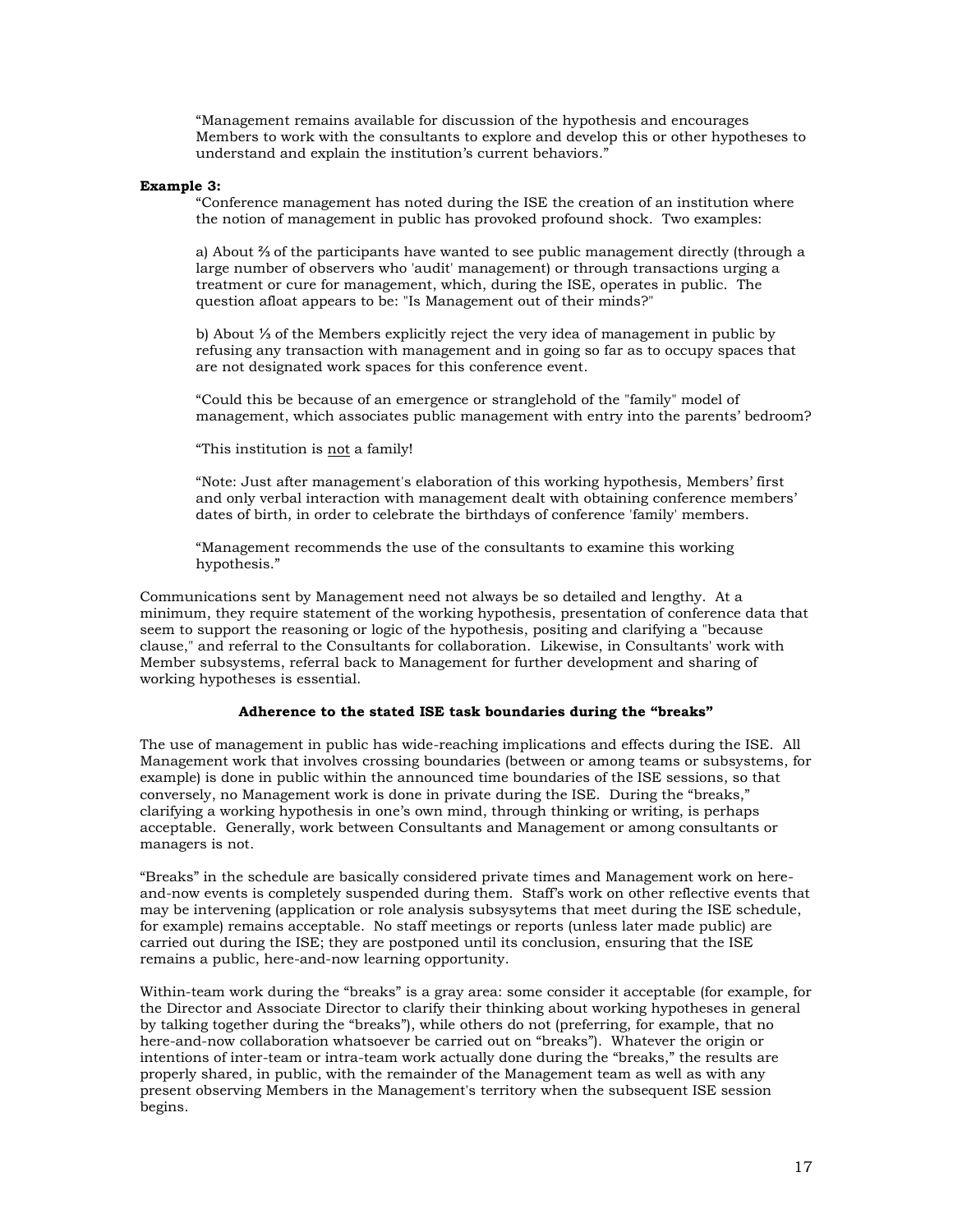Reports from the administrative team, related to happenings on the Member/Management boundaries, are always admitted and given in public during the ISE sessions. Staff interactions during the breaks (including mealtimes) remain social, and do not broach ISE-related content. The "breaks" during the ISE may be shorter than during other conference events, precisely because no Management work (such as review of small or large study system sessions) is performed during them.

Because staff meetings or reports (unless subsequently made public and thereby converting precious moments of the ISE into a there-and-then event and giving the lie to the Director's assurance that the ISE is a here-and-now event) are not carried out during the ISE, an interspersed design (with, for example, a small study system meeting at some point during the ISE) is probably contraindicated. The brevity of the ISE during a weekend conference argues against an interspersed design. If such a design is utilized, however, work on any interspersed here-and-now event is only carried out in public during the ISE sessions, with careful attention to its potential for distraction, diversion, or destruction of the ISE's proper tasks and focus.

As a matter of course and of protocol consistent with the Director's remarks during the ISE opening plenary, Managers and Consultants do not discuss ISE content, matters, events, behaviors, or dynamics during the scheduled "breaks" occurring throughout the event. Members, of course, are not bound by this convention, but in the ISE opening plenary, they are informed that Management and Consultants will abide by it. This maintenance of task and temporal boundaries is vital to the integrity of the ISE and to the Members' and Management's availability for learning from and through shared, public experience.

Management in public can permit transformation of Members' defensive systems-in-the-mind. In contrast, Management that meets surreptitiously in private, while proffering "management in public" as the standard procedure for the ISE, encourages Members' maintenance of defensive, irrational systems-in-the-mind. Such oblique behaviors by Managers or Consultants constitute counter-task acting out.

For staff members experienced in the IE, the transformations of the ISE (such as the limitation on intra- or cross-team staff work during the ISE) may stir resistances precisely to learning from novel or transformed structures or innovations. These resistances create and reinforce similar defenses in the Members during the ISE, an example of detrimental "leadership." Management's addressing these resistances, as in all conference moments, is essential and determinant if Member learning is to proceed without blockage by Members' and Consultants' half-heartedness and without unnecessary procedural confusion. All Managers and Consultants share equal responsibility for assuring adherence to procedural guidelines that have been publicized (i. e., excluding ISE work from the "breaks" during the ISE.

Not surprisingly, Management's and/or Consultants' deskilling of themselves in the face of the challenging opportunity for novel learning presented by the ISE's innovative rendering of IE or IG tasks may act as a major resistance to their own and Members' learning. In spite of adequate familiarity with system-as-a-whole conceptualization and intervention, Consultants and Managers sometimes feel unprepared to engage solitarily in competent applied system-level interpretation or intervention because as such, they are more than elsewhere or otherwise constrained to include their own psychodynamics, roles, and behaviors in publicly rendering or tendering hypotheses about the system's character.

Deskilling can indicate dependent or counter-dependent resistance ("What do I do now?" "I don't understand." or "The old way is better.") to something new, unexpected, surprising, or shocking. When dealt with directly, the resistance behind Managers' or Consultants' deskilling becomes a source of energy that can enable and power their own and Members' learning during the ISE.

### **Administration of the boundaries to Management's physical work space**

A member of the administrative team is often, though not necessarily, charged with managing the boundary to Management's public work space. The person charged may or may not be the director of the administrative team, according to Management's decision. If the administrative team is composed of more than one member, the role of boundary manager may rotate among the team members. All members of the administrative team may be asked to take responsibility for boundary management during the ISE. In some ISE designs, two administrators are deployed on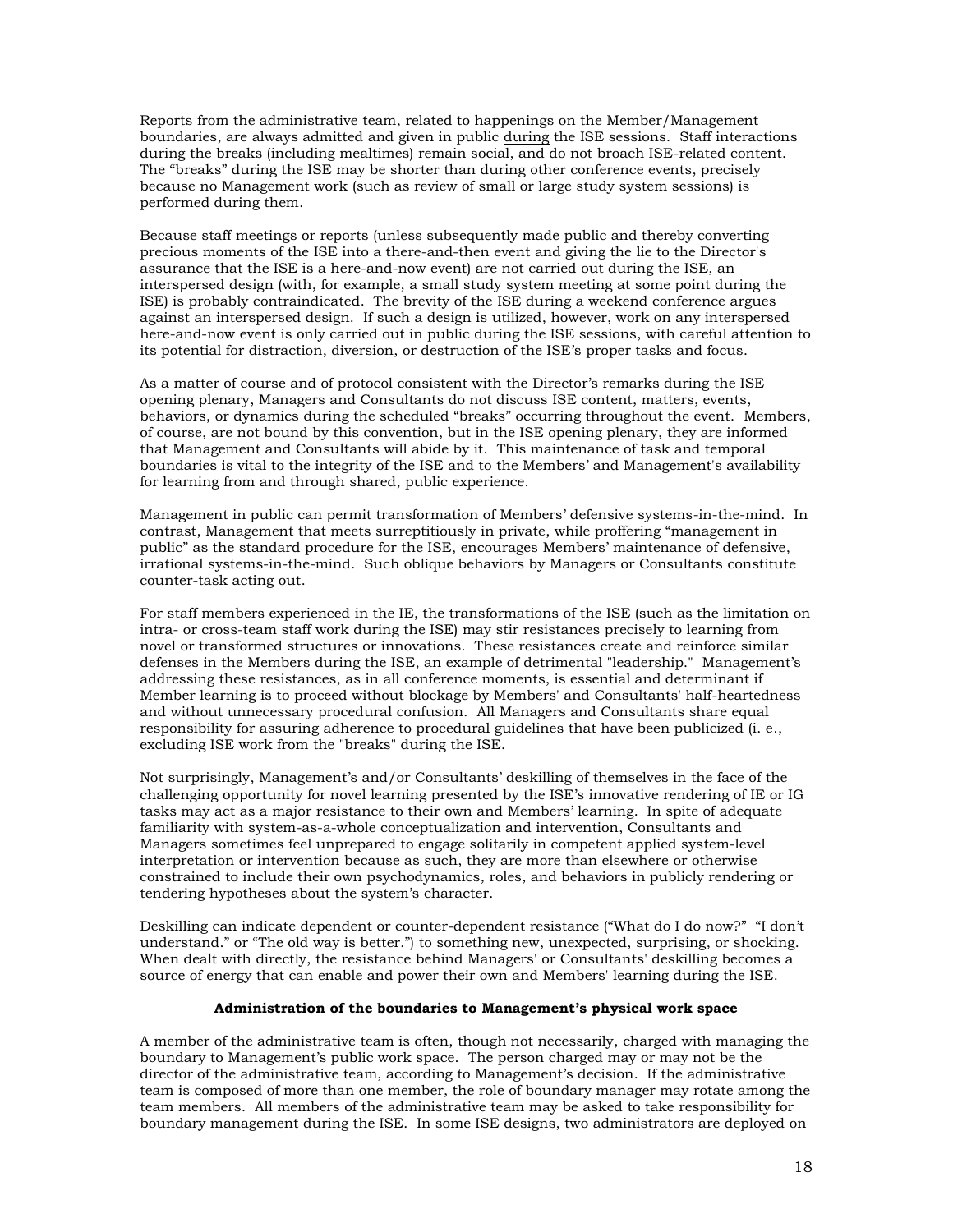the boundary: one interacts verbally with the Members who come to the boundary, while the other notes on a flip chart or blackboard the visiting representatives' names (including those of Consultants, with whom verbal interaction at the boundary is not necessary or required), the subsystems that they serve, their levels of authorization, and other pertinent data.

During the process of delivering working hypotheses to all ISE subsystems, in which most of the members of Management participate in order to prevent delay in transmitting the hypotheses to all subsystems, a member of Management who does not belong to the administrative team may be appointed by the Director to temporarily manage the physical boundaries to Management's public work space.

Members' arrivals at, entry to, and interactions within Management's work space are not minor or secondary encounters for the boundary managers. They should not be treated perfunctorily or as undesirable distractions, but rather as essential sociotechnical transactions and a primary responsibility of Management. That this is so should be evident to the Members, who should not have to wait unnecessarily to be seen or acknowledged by the member(s) of Management attending the boundary. Thus, the distance between the boundary manager's position or chair and the door must be rational (i. e., task-determined) and favorable to opportune performance of the Managers' task. The boundary manager must consider the decision of whether to sit or stand in the anticipation or performance of this task. Civility and courtesy are welcoming; common greetings ("Hello" or "Good afternoon") are in order, and, in a minor way, distinguish the ISE from other conference here-and-now events.

Requesting the names of Members when they come to management's or the consultants' territory is not done in cases where management's boundary manager or the consultants' boundary manager already knows the Member's name. Not knowing the Members' names reflects the quality of the political, physical, spiritual, and psychic relatedness between Members and management, who has recruited and negotiated their passage across the conference boundary. The ISE is an open system, and its participants are known and have agreed to participate. The Members' supposed or invented anonymity, which is unreal, at the subsystems' boundaries is sometimes desired as a subtle defense against "knowing" what is going on in the institution. Anonymity is an abstraction, while the tasks of the ISE deal with real, nameable people and events, whether Members or staff members.

Thus, games are out of place: for example, asking a Member's name or other information that the boundary manager already knows. But, composition of subsystems may have changed or the Member at the boundary may have joined another subsystem or some Members may have dropped out of (or joined) a given subsystem or may have different levels of authorization from those previously held. In these cases, the boundary manager's "known" information is out-ofdate, and thus no longer here-and-now. The boundary manager should obtain the information that the representative is able to give; being unable to give all the requested information is not meant to be a barrier to her or his entry. Even if unanswerable, the questions asked may by themselves provoke thought or avenues for exploration and learning within the subsystem represented.

Management (through its boundary managers) requests data from all Members who come to its territory. Boundary managers keep in mind that transactions with Members are not simply bureaucratic, cut-and-dried, rote means to an end (namely, entry into Management's space). Rather, they are significant sociotechnical transactions and sources of relevant and new learning for Members and Managers. Crossing physical boundaries is, in the conference context, deliberate, and it is essential to create favorable conditions for learning around this regularly anxiety-laden and sometimes misunderstood or undervalued activity.

The boundary manager requests and notes in legible form the following data from all Members who come to Management's territory and who are observers, delegates, or plenipotentiaries:

- 1. time of arrival
- 2. name(s)
- 3. role that representative is authorized to enact
- 4. room number of subsystem represented
- 5. name of subsystem represented, if any
- 6. number of Members in the subsystem represented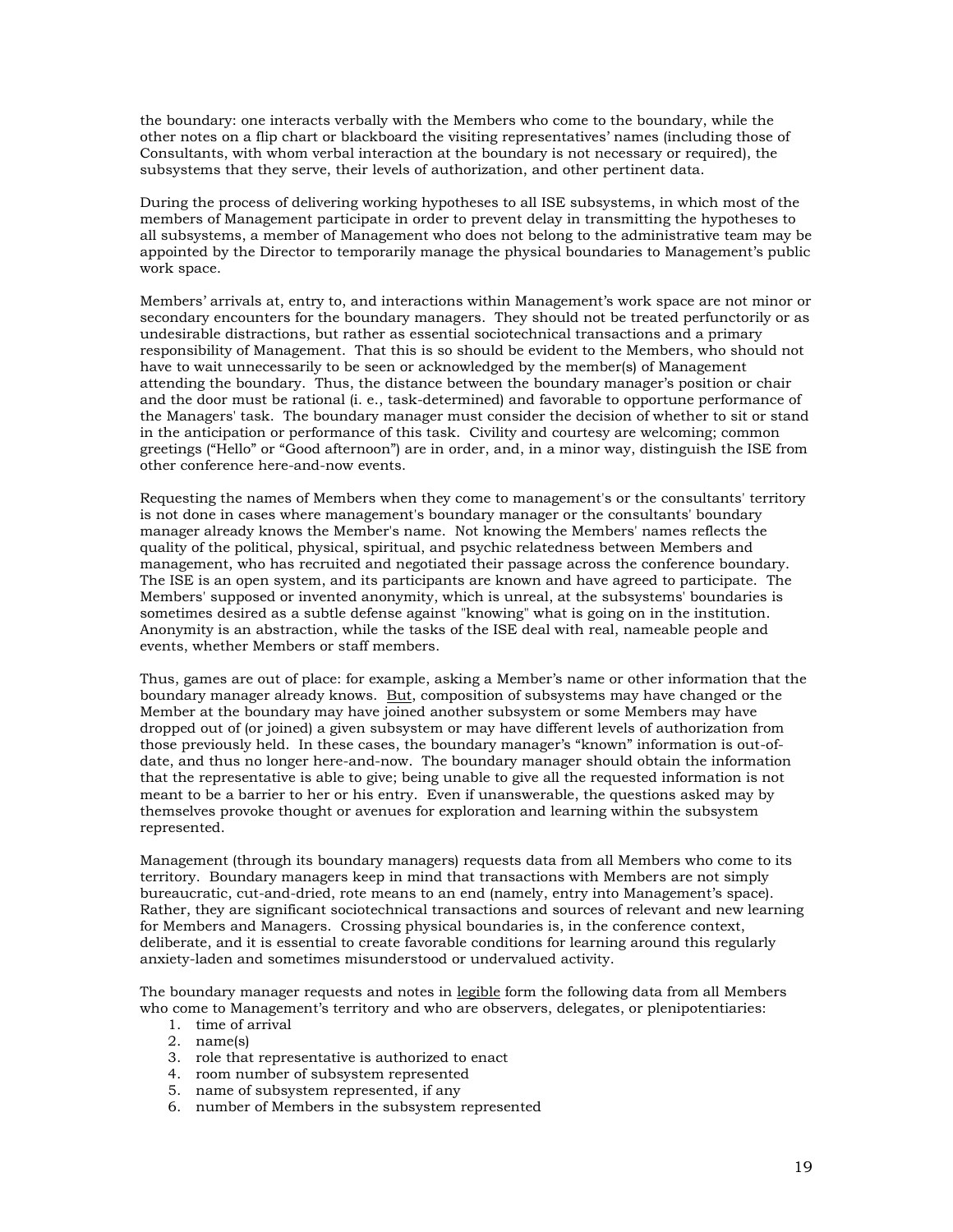7. task or purpose in coming or nature of any request (asked only of delegates and plenipotentiaries)

In the case of Consultants coming to Management's public space, only items 1 and 2 are documented, and these without verbal verification.

Items 4, 5, and 6 (as well as any hypotheses formulated during the current ISE session) are traditionally printed out in log form during the following break, with copies given to all Management members and Consultants at the beginning of the subsequent ISE session. Some conference directors find it valuable to have an updated map (Appendix 1) of the Members' subsystems, showing their locations, names, and composition. The decision is the Director's and is based on the perceived usefulness of such information in the elaboration of working hypotheses. All written information provided to Management is logically also provided to the single Member choosing to function as part of Management for the current ISE session, whenever such participation is included in the ISE design.

Observers (who remain silent) are without exception freely admitted to Management's space, after data 1 – 5 are obtained from them at the boundary. Delegates and plenipotentiaries must state their purpose in more detail to the boundary manager and may be afterward ushered directly to the two seats available for verbal transactions with Management, if those seats are vacant. Their being seated does not guarantee immediate verbal attention from Management, but it is a signal to managers that there are pending exchanges with Members.

The Director, as in all cases of multiple tasks calling at a single time (i. e., a situation requiring management of self in role) must extemporaneously discern the advisability of proceeding in one direction (the Members) or another (current Management engagements). In general, here-andnow verbal interactions with Members take precedence.

If there are more than two delegates or plenipotentiaries from a single subsystem, the boundary manager simply indicates that a maximum of two spaces are available and that the Members may decide in the hallway outside Management's work space which two will take the seats. Within any single period of interaction with Management, no rotation of seating among Members from the same subsystem is permitted.

If all the seats set aside for observers, and delegates or plenipotentiaries waiting to verbally interact with Management are occupied, Members approaching the Management boundary space are asked to return at a later time, when the seats may become available. If only the two seats set aside for those interacting verbally with Management are already occupied, arriving Member delegates or plenipotentiaries are presented with two options: they may stay outside Management's space until the seats are vacated or they may enter and wait in the seats commonly reserved for observers. If they choose the latter option, Management's boundary manager verbally makes it clear and explicit that they temporarily enter Management's space exclusively as silent observers, remaining in that silent observer role until such time as they are seated in the two chairs facing Management, at which point they resume their authorized delegate or plenipotentiary roles. An attempt should be made to obtain verbal acknowledgment of this condition for entry: "Do you understand and accept this condition of entry?"

In other words, Members observing or waiting to interact face-to-face with Management are admitted only as silent observers, regardless of the level of authorization granted by the Member subsystem that they represent. The boundary manager(s) and other members of Management, whether part of the administrative team or not, are responsible for maintaining silence among the seated observers. They take charge, whenever necessary, of keeping order among those waiting and/or expel Members who insist on speaking in spite of their acknowledged role as silent observers. Every necessary request for silence should be verbal, audible to all present, public, immediate or timely, unambiguous, and effective.

Delegates and plenipotentiaries may make an appointment for transacting affairs with Management at a later time or for a different session, but the boundary manager advises them that if, at the appointed time, managers are in the midst of a verbal transaction with another Member subsystem representative, they will attend to the previously scheduled appointment only when the ongoing transaction is finished, even if that means crossing over a time boundary set for the beginning of the scheduled appointment. If Members inquire about scheduling a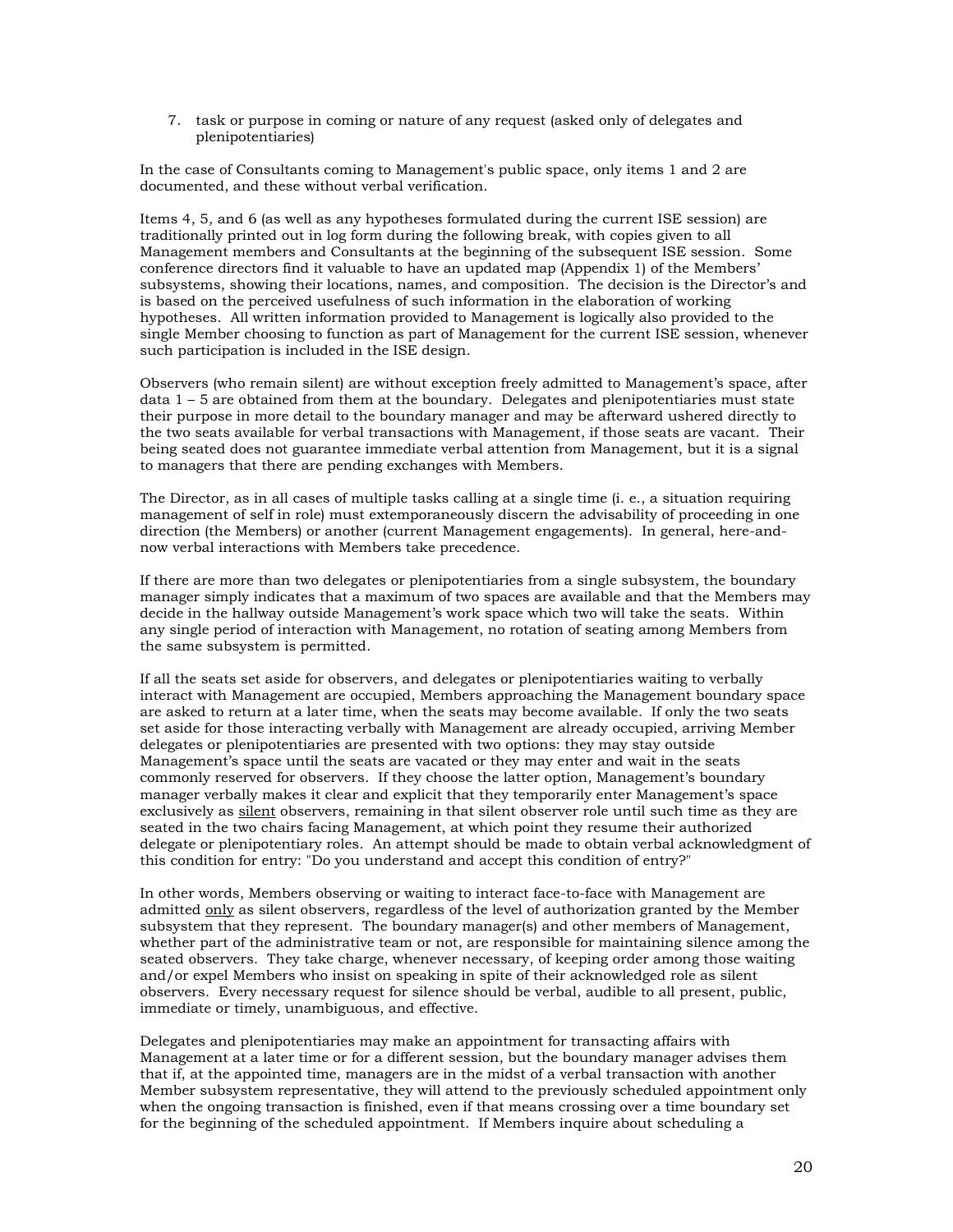rendezvous, Management's boundary manager can make clear at that point that it is possible and under what conditions. The conference Director may choose not to offer Members this option until and unless they request it.

Consultants may enter Management's space with minimal or no procedural formalities at the boundary. They utilize one or both of the two seats facing Management's work table, if these are unoccupied. If the two seats for those conducting verbal transactions with Management are occupied, then another manager, previously or spontaneously decided and charged, is responsible for taking the Consultant(s) aside (an additional 2-3 chairs may be appropriate, located somewhat behind Management's seats at the work table) and for there carrying out the transaction for speedy subsequent relay to the total Management body. If, however, the Director or another member of Management wishes or "needs" to interact with the Consultants' representative, the latter may be asked to wait until the two occupied seats become available for such interaction.

If Management is busy in a transaction with Members, the Director asks one of her or his manager colleagues, though generally not those directly engaged in the exchanges on the work space boundary, to meet with the Consultants' representative, inside Management's space. Usually, two or three chairs are separately deployed, in face-to-face position, for this purpose (intra, page 22). Thus, in the case of Consultants' entry into Management's work space, no formal verbal transaction occurs at the boundary.

Consultants and managers are understood to be colleagues working cooperatively together. Thus, the boundary-crossing processes in place must facilitate the former's access to Management. The verbal transaction typically carried out at the boundary to Management's work space is not done to annoy Members. Rather, it is one of the major ways through which Management learns about the system that it pretends to oversee. Requesting information about the Consultants who cross Management's boundaries is redundant and inefficient because the managers already know exactly the Consultants' representatives' identities, deployment, and purposes. Entry of Management members into Consultants' work space operate under similar protocol.

### **Consultants' delivery of services to Members during the ISE**

During the ISE, the challenge for Consultants continues to be, as in other conference events, how to work so that Members can focus on and address the event's task. In order to succeed, the Consultants must be clear about the nature of both the institutional task and their own consulting objectives. Being clear about the answers to the questions of "What is being worked on here?" or "What is being worked out in these interactions with Management?" or "What is going on?" or "What is being worked out?" ("C'est quoi à l'oeuvre?") can provide an initial entry into the heart of the matter. Of significant usefulness is the Consultant's ability to work from a base in her or his own experience to the Members' feelings or emotional responses to life in the institutional system under construction.

Likewise to the point is being aware not only of the different parts of the system, but also of the feelings that the different subsystems evoke, cause, or experience. Answering questions such as "How were you received by the Member subsystem?" or "What did you feel while consulting to the subsystem?" or "How could the termination of the consultation to the Members in this subsystem be characterized in psychic, political, and spiritual metaphors?" can be useful in clarifying the relatedness between Members and Management, with whom Consultants are sometimes confused.

The Consultants' task, therefore, is to provide information, perspectives, and strategies useful to Members in their performance and understanding of the study of their physical, psychic, political, and spiritual relatedness to Management, as manifestations of their systems-in-the-mind as well as of reality.

In the Director's opening remarks for the ISE, Members are informed that they may receive consultation in their space "upon request" (though not solely upon request) and that consultation is a desirable resource to utilize in addressing the event's complex experiential learning task. Consultants may decide to provide appropriate consulting services even without a direct or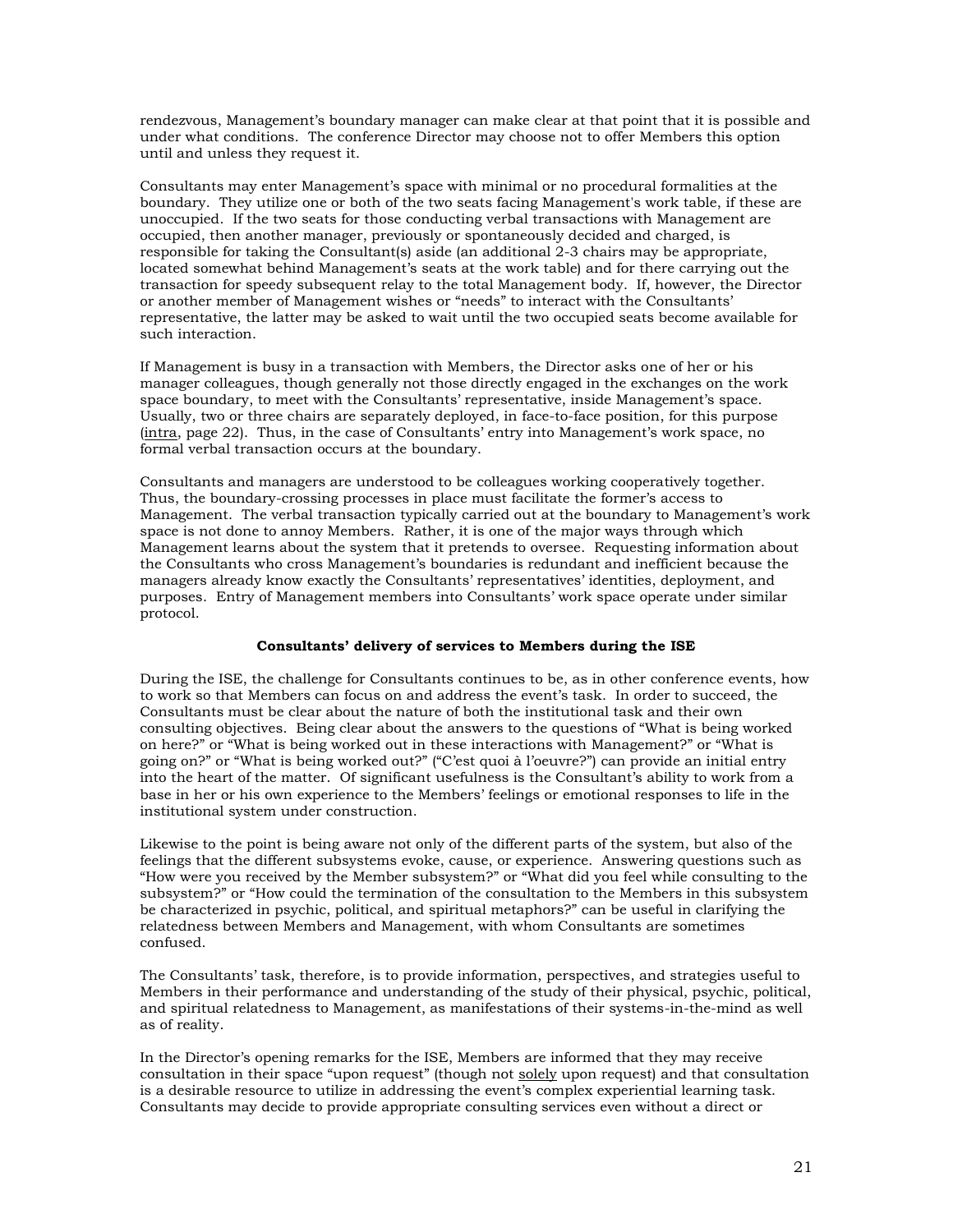explicit verbal request for consultation from a Member subsystem, but this is not usual procedure and is reserved for extraordinary circumstances or crises.\*

During interactions, Members do not legitimately manage Consultants or Managers, with the latter's collusion or consent. Some members of Management do not knock to ask permission to enter Members' spaces; others do. Management's or Consultants' submitting to Member subsystem constraints *(defined as "implying the operation of restrictive force, leading to a strained, repressed or unnatural quality in that which results")* or interdiction *(implying "prohibition, usually for a limited time, to forestall unfavorable developments")*, however, is not necessarily expedient. Consultants are unlikely to find themselves in a position of doubt about their entry into Member's subsystems, to which ISE protocol usually requires that they be invited. But the crossing of this boundary, in either direction, is likely to elicit clear manifestations of active, dominant systems-in-the-mind.

In special cases, a consultant might enter a subsystem and simply ask, "May I, as a Consultant, be of some service to you in your working or method of working with Management's recent hypothesis?" Or, "What typologies or descriptions or 'systems-in-the-mind' have you discussed in your examination of your relatedness to Management and of your roles and behaviors within this institution? Are there responses inside you that you been surprised to find in your interactions with Management and with each other?" Or, "What are your subsystem's fantasies about your own and Management's roles in this institution?" Or, "Which 'systems-in-the-mind' influence your ways of exploring or exercising your authority and leadership in your real and fantasied interactions with Management?" "Have you explored how your interactions reflect relatedness?"

These same types of questions could as profitably be asked in the context of a Member-subsystem negotiation for consultation at the boundary to the Consultants' work space, although the proper and superior venue for in-depth consultation is public, within the Member subsystems or the inter-subsystem space.

As is obvious from these examples of practical approaches to engagement with Members, consultations during the ISE may be more proactive, proffered, interrogative, and direct than is the case during other here-and-now events, focused only on parts of the system as a whole (small or large study systems, for example). Even so, Management does not provide specific guidelines or instructions to Consultants about the how, when, or why of entering Member subsystem spaces for task-related purposes. To do so during the event would weaken Management's earlier full authorization of the Consultants' plenipotentiary role and lend validity to a system-in-themind that assumes that Management "manages" the Consultants.

Consultants make decisions about whether and for how long to be present in Members' subsystems, usually within broad guidelines set by the Convenor of the Consultants. They also respond to Members' requests for consultation in order to clarify, amend, extend, or transform Management's and Members' hypotheses about the physical, psychic, spiritual, and political aspects of their relatedness.

The Consultants, through their work (both consultation and reflection or thought), support a focus on the managed system and facilitate its study. The principal avenue leading to this focus and study consists in system-level working hypotheses that Management develops. Management is a primary source for the initial formulation of working hypotheses, but Consultants and Members are equally authorized to elaborate or present to Management hypotheses about the total system's behaviors, unconscious motivations, conflicts, collusions, and/or operational tactics, whether perceived as healthy or pathological, constructive or obstructive. These hypotheses "reveal" the institution-as-a-whole and permit the transformation of the systems-inthe-mind that shape it.

The Consultants' task is to briefly accompany Members in exploring, understanding, and "fleshing out" the hypotheses publicly presented or available. In so doing, Members may learn about system-level behaviors in the here-and-now and may contribute, as responsible members of the institution, to its transformation, as needed or desired.

Consultants are responsible for collaborative and complementary work with Management in order to support the event's task and the conference aim of providing opportunities for learning. The ways in which the collaboration is realized are multiform, and its patterns are largely unknown before the event begins. In order to eliminate significant barriers to comprehension of the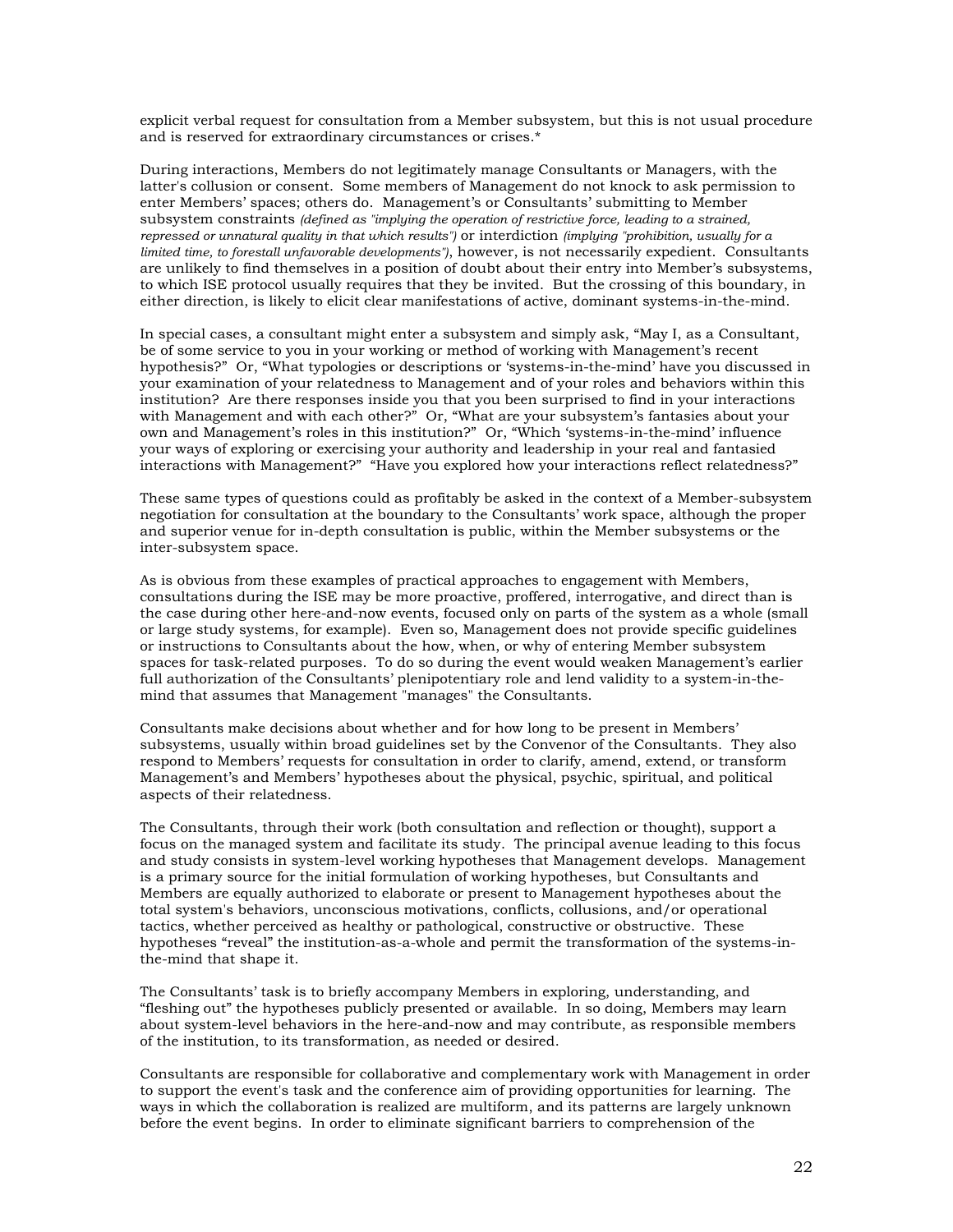Consultants' task and its distinction from the Managers' tasks, the Director must be explicit that Consultants, rather than Management, are responsible for consulting resources and activities with the Members during the ISE event. The division of labor and purpose between Management and Consultants is emphasized if Members are clearly, publicly, and repeatedly made aware (for example, through codicils to each consultation delivered and working hypothesis transmitted) of the tasks and purview assigned to each of the other subsystems in the ISE.

With ongoing care and analysis, Managers and Consultants may avoid unthinking or unintentional mirroring of system-as-a-whole dynamics that are the subject matter for study during the ISE. Active involvement in intentional institutional development or design has been termed "transformation" and more recently "Transformaction" by the thinkers at IFSI. In most respects, the efforts at revelation found in the working hypotheses supply basic energy for transformation of the institution-as-a-whole and its multiple systems-in-the-mind.

#### **Time allocation and educational resource management**

Time allocation for the ISE is the result of conference Management's decisions prior to the conference opening. One possible configuration of a block of time for the event (during a weekend GR conference schedule) might be the following, which allows 5 full ISE sessions:

| $1015 - 1030$ | Opening plenary – ISE   |
|---------------|-------------------------|
| $1030 - 1130$ | ISE <sub>1</sub>        |
| $1130 - 1245$ | Lunch                   |
| $1245 - 1345$ | ISE <sub>2</sub>        |
| $1345 - 1400$ | Break                   |
| $1400 - 1500$ | ISE <sub>3</sub>        |
| $1500 - 1515$ | Break                   |
| $1515 - 1615$ | ISE <sub>4</sub>        |
| $1615 - 1630$ | Break                   |
| $1630 - 1730$ | Closing plenary $-$ ISE |
|               |                         |

The lack of a "break" between the ISE opening plenary and the first session of the event is due to the fact that the opening plenary is part and parcel of the creation of the ISE and is therefore not a disconnected event. The first closing time boundary marked (10:30 hours) is approximate. The time boundary that the Director observes to define her or his physical presence in the plenary room may be variable. At some point, he or she departs the plenary room, for continued work in Management's space.

Members do as they wish with regard to the amount of time they spend in the ISE opening plenary space, and the two Consultants present may work with them in their decision-making efforts, even without the Members' direct request for consultation. In this setting, the two Consultants do not simply take up management of the Members and their experience, where the Director left off. They work throughout the entire ISE in the Consultant role.

Members of Management and Consultants work only within the stated time boundaries for the sessions. The shortening of the "breaks" from the usual 30 minutes to 15 minutes intensifies the ISE experience.

Some Directors believe that a meal or a break overnight between the initial 35 – 50% of the ISE sessions and the remainder of them is beneficial to Members' and Consultants' absorption or understanding of the system-as-a-whole perspective. Sometimes there is evidence to suggest that such an interruption is beneficial; other times there is not.

At the beginning of the ISE, a single-sheet map showing the spaces (room numbers, floor, and disposition) allocated for it, with sufficient space to write in the names of Members convened in the territories and the possibly evolving names of resident subsystems, is distributed by the administrative team to Management for their system-as-a-whole work during the ISE. (Appendix 1).

As the map is continually revised, as updated information becomes available, pencils may be more suitable for writing than ball-point pens. The most recent version is photocopied, if possible, during the next following break and distributed by the administrative team to all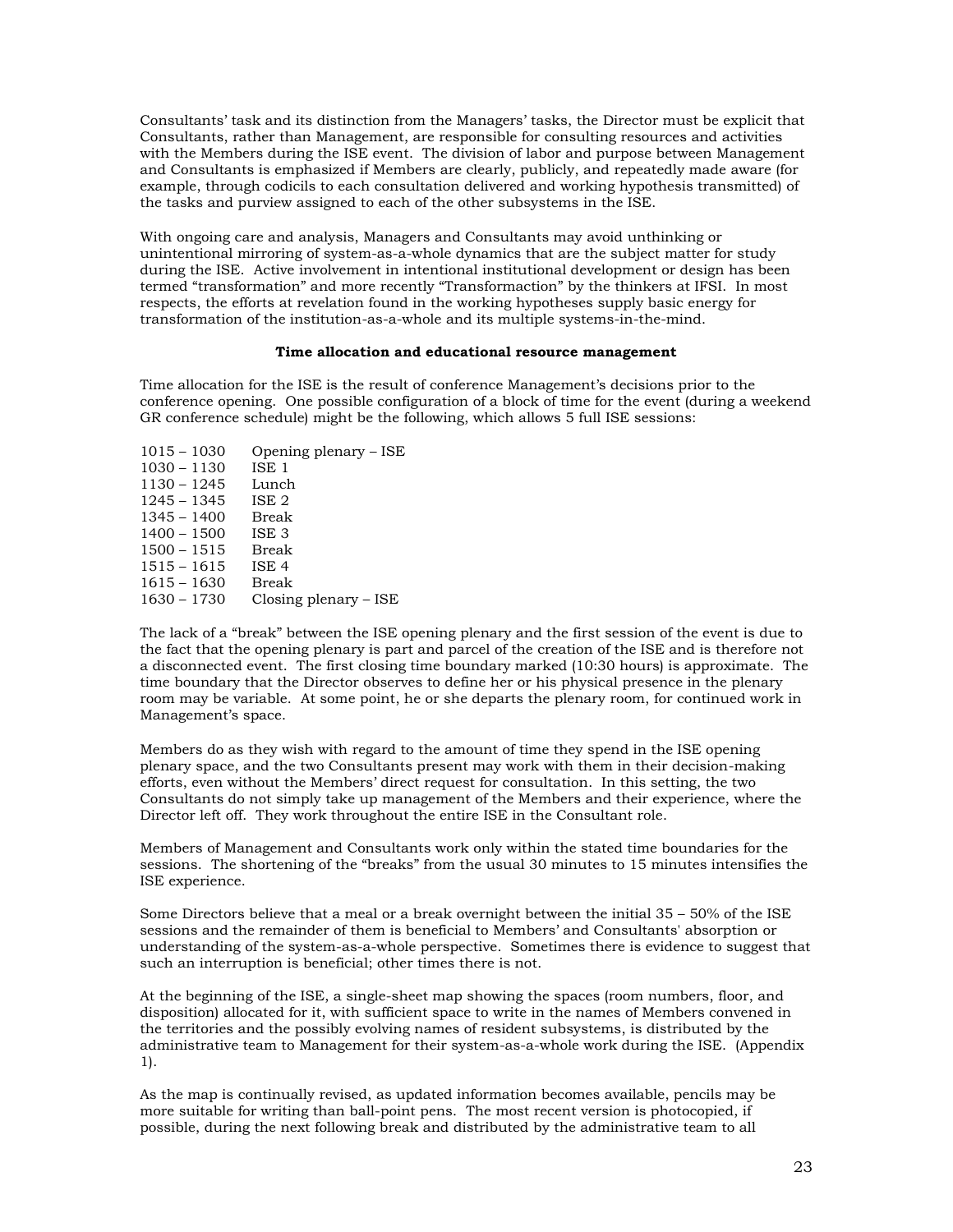members of Management at the beginning of the following ISE session. At the same time, a copy of the updated map is shared with the Consultants. Once a working hypothesis has been developed, it, too, is distributed in printed form to the Managers and Consultants, at the beginning of the subsequent ISE session. The hypotheses may also or instead be written on a publicly visible blackboard or flip-chart in Management's work space.

#### **Specific space requirements for the ISE**

A.

**One** reasonably large space for Management, physically separate and distant from Consultants' space, both perhaps on the same floor of the building but certainly not adjoining. Ideally, Management space might be located on a different floor from the Consultants or separated from Consultants' space by 3 or more intervening rooms or a distance of about 75 linear feet or more.

The physical separation serves to underline the two functions of conference staff, management and consultation.

Ideally, the interior of Management's work space cannot be viewed through uncovered windows, which Members could use to circumvent the need to enter Management's work space by crossing the managed boundary in order to observe their public activities.

B.

**One** long table (or 2 joinable shorter tables) and chairs for Management (approximately 6 – 9 chairs for Director, Associate Director, Assistant Director for Administration, and administrative team members, 1 or more consultants with role(s) as member of Management solely for the duration of the ISE, 1 Member with temporary role as manager). Additionally, 2 chairs for Member or Consultant representatives to interact with Management, ± 15 chairs for observers and for delegates or plenipotentiaries waiting to interact with Management, and 2-3 chairs (the number is decided by the Director) for Management-Consultant interactions when such are expedient (for example, when full Management is otherwise occupied).

One possible general disposition for Management's space is indicated below; to some degree, the disposition utilized depends on spatial arrangements of the room assigned for Management's work.

(Ma C) *or* (Ma C C) *occupied as needed*

|   |   |   | Ma Ma Ma Ma Ma Ma  |    |       |                           |
|---|---|---|--------------------|----|-------|---------------------------|
|   |   |   | $------(Table)---$ |    |       |                           |
|   |   |   | $M^{**}$ $M^{**}$  |    |       |                           |
| М | М | M |                    |    |       |                           |
| M | м | M |                    |    |       |                           |
| М | м | M |                    |    |       |                           |
| M | м | M |                    |    |       |                           |
| М | M | M |                    |    |       |                           |
| M | M | M |                    | Ma | (Ma): | physical boundary or door |
|   |   |   |                    |    |       |                           |

**Key:** Manager = Ma, Member = M, Consultant = C.

\*\* Or, C. These two seat are best considered seats for delegates and plenipotentiaries who are interacting with Management. Inasmuch as Consultants are plenipotentiaries, these seats, when not occupied by Member delegates or plenipotentiaries, are utilized by Consultants who are interacting with Management.

The location for the door and thus for the boundary manager(s) may vary, and they are taken into account in planning.

C.

**One** adequately large space for Consultants; chairs sufficient for seating all staff members working as consultants during the ISE. Aware of Management's design and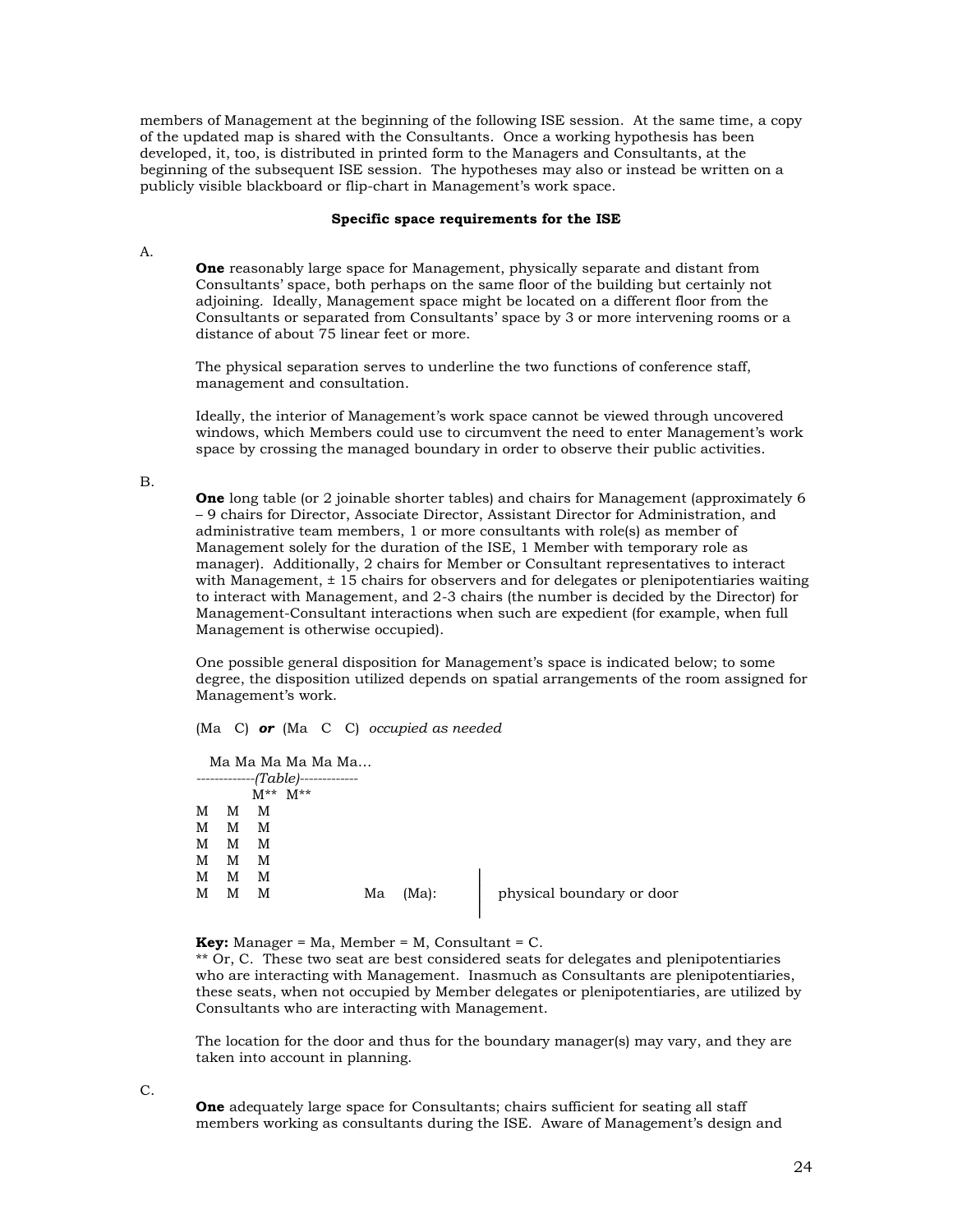purpose for the ISE, Consultants as plenipotentiaries decide how to organize themselves in their space and how to work. Consultants are responsible for physically arranging their own assigned work space, which they do during the first minutes of the ISE opening plenary. In case of need, the Consultants, via a request to Management, may enlist the administrative team's help to obtain any missing but required material resources. Management manages physical resources during the ISE.

Inside their work space, Consultants do not accept Members as observers of their work or as delegates or plenipotentiaries, so no chairs are present for their use. On the other hand, members of Management (including Members temporarily participating in Management) are allowed to enter the Consultants' work space whenever they are dispatched by Management.

Members, as mentioned, are never invited or admitted to the Consultants' work space; instead, they negotiate for the services of a Consultant outside the threshold of the Consultants' territory. Normally, the Consultants leave open the door to their work space, in order to signify that they are permanently ready to welcome Members' requests. As is also Management's practice, the Consultants open their door punctually at each session's beginning time boundary and close it punctually at the end of each session of the ISE.

Ideally, the interior of the Consultants' work space cannot be viewed through uncovered windows, which Members could use to observe their activities.

### D.

The number of spaces for Member-formed subsystems is equal to one less **or** one more than the number of small study systems provided for in the conference design, which may depend on the total size of conference membership and on the physical resources available. Chairs in spaces for Member-formed subsystems are provided by administrative team members but are not arranged in any way by Management. The total number of chairs provided by Management should be no less than the total number of Members plus the number of Consultants minus 1 (1 representing the Convenor of the Consultants). The total number of chairs distributed throughout the spaces for Memberformed subsystems may be several or quite a few more than the number of Members in the conference (i. e., extras are permitted). The chairs may be stacked in groups of 3-5 chairs, if stackable, or otherwise left in a random arrangement.

### E.

**One** adequately large space for the **opening** ISE plenary, together with an appropriate number of chairs (1 for each Member, 1 for the Director, 2 for Consultants). This same space is frequently also used for inter-subsystem meetings and for the ISE closing plenary.

Each subsystem (Management, Consultants, and Members) is generally responsible for the arrangement of their seating, except during the ISE opening plenary for which Management may arrange Members' chairs. Management and Consultants arrange their own seating during the "break" prior to the beginning of each ISE plenary.

In the ISE **opening** plenary space, Members' chairs (exactly 1 for each Member) may be arranged, as desired by the Director. Management's chair (only the conference Director is present) is arranged by Management; two Consultants' chairs are set up by Consultants. The two consultants are not seated in the same geography as Management, reflecting the distinct tasks and perspectives of the two staff subsystems.

In summary, in the **opening** plenary space,

- $\checkmark$  Members' chairs may be arranged (<u>intra</u>, p. 9, for one possibility)  $\checkmark$  the Director's chair is arranged by the Director or, at his or her re-
- the Director's chair is arranged by the Director or, at his or her request, by another member of Management
- ✓ two Consultants arrange their chairs elsewhere than very near or beside or behind the Director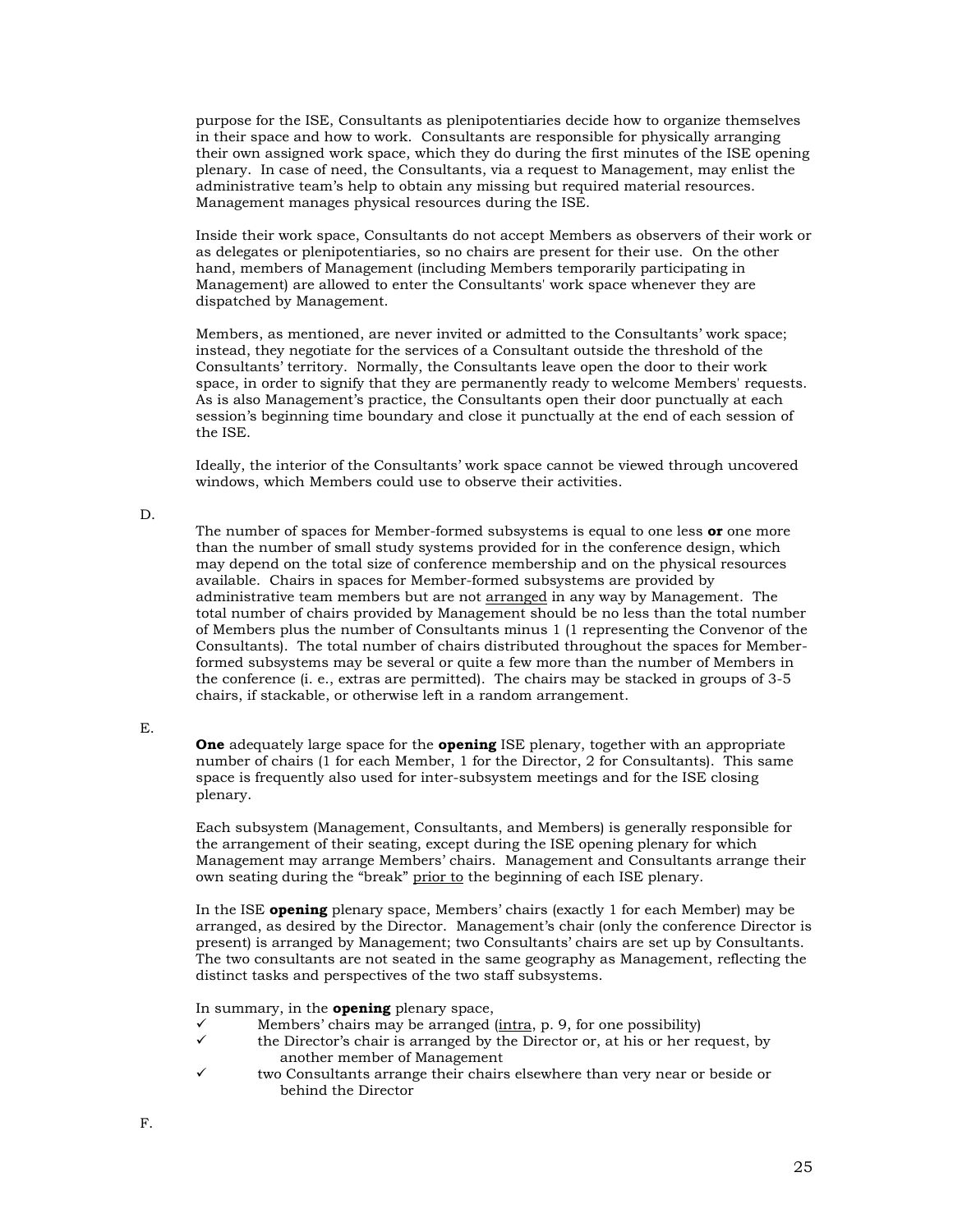**One** space to be used for Member-originated inter-subsystem meetings during the ISE, which Members may hold with or without a consultant's services. Normally, this space is the same room used for opening and closing plenaries of the event. The subsystems involved may solicit consultation and/or Management's assistance with use of this resource before the meeting takes place. However, Members do not have to request use of the space from Management. They may ask for 1 (rarely 2) Consultants to intersubsystem meetings if they wish; it is encouraged by Management.

### G.

**One** adequately large space for the **closing** ISE plenary, together with an appropriate number of chairs (1 for each Member, 1 for each consultant, 1 for each member of Management).

In the ISE **closing** plenary space, Members' chairs are not arranged, but are available in random groupings. Members may arrange their chairs as they enter the plenary space. Management's chairs are arranged by Management; Consultants' chairs are set up by Consultants. Consultants are not seated together with nor in the same geography as Management, reflecting the distinct procedures and functions of the two staff subsystems during the ISE, which does not end until this plenary's closing time boundary.

In summary, in the **closing** plenary space,

\_\_\_\_\_\_\_\_\_\_\_\_\_\_\_\_\_\_\_\_\_\_\_\_\_\_\_\_\_\_\_\_\_\_\_\_\_\_\_

- Members' chairs are not arranged, but are available in random groups or stacked in small groups (distributed by the administrative team according to the Director's instructions)
- Management's chairs are arranged by Management and all members of Management are present
- ✓ Consultants' chairs are arranged by Consultants; all Consultants are present at the closing plenary
- Consultants are not seated in the same arrangement or identical geography as Management
- Managers are present in the role of Manager; Consultants are present in the Consultant role. They do not function as unified or undifferentiated members of "staff."

### **The ISE closing plenary**

The closing plenary of the ISE, unlike other conference plenaries, is a here-and-now event, not a purely reflective exercise. It is not a review or there-and-then event. All Consultants are present, collectively deciding their own location during this closing plenary. The Director makes the Consultants aware of the here-and-now nature of the event in advance of its beginning.

Revelation and transformation, but not reparation or primitive salvation or damnation, are the essence of Management's and Consultants' work during the ISE. Transformation may be considered the "output" of the system, while the "throughput" is engagement with primary process, "black box" functioning, both individual and institutional. The "input" is revelation and especially revelation through interpretation via working hypotheses.

*<sup>\*</sup> For example, in 1986, Dr. Eric Miller, without being asked and without knocking or otherwise asking permission to enter, came into the ISE member subsystem self-named "Foreigners" at the annual Leicester conference (Shields, 1986). To the subsystem members' surprise, he came unasked presumably because Management was aware that no other ISE member subsystem had permitted the Foreigners to interact with them in their own space, and during four ISE sessions none had ever come to the boundary of the Foreigners' space. These facts, however, had not been verbally communicated to Management by the members of the Foreigners' group. The consequences of the unsolicited consultation were quite (appropriately, in the Foreigners' view) violent and effectively stimulated system transformation.*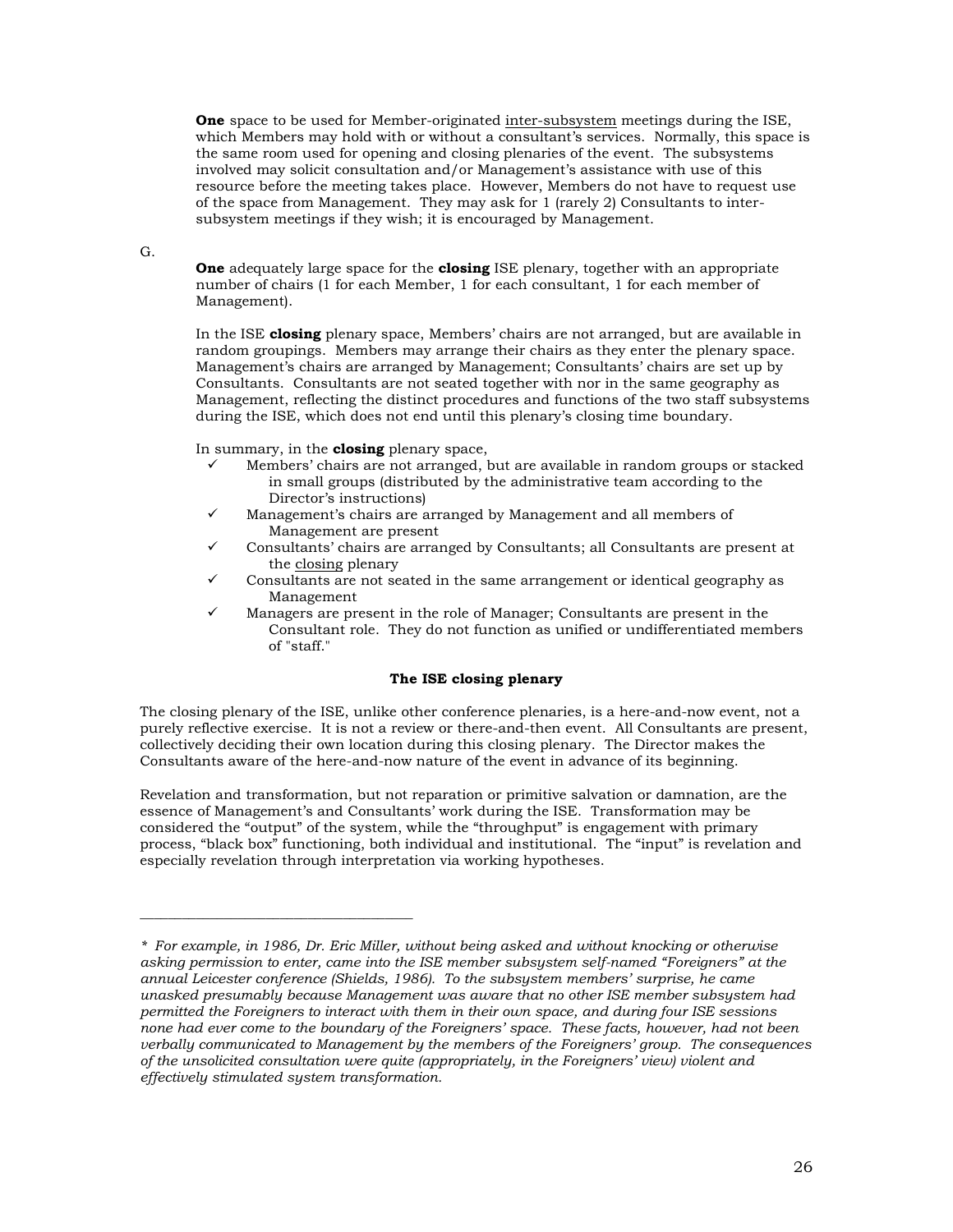### **References**

Shields, W. (1986). A Massachusetts Yankee in Leicester, England: Experiences at Tavistock international group relations conference, an application: Tripoli, April 1986. Northeastern Society for Group Psychotherapy Newsletter, VIII(3):1-4.

Webster's New World Dictionary. (1991). 3rd College Edition. New York: Simon & Schuster, Inc.

Revisions and/or annotations made: 12 December 2015 7 February 2014 3 March 2013 17 January 2010 16 September 2009 22 December 2008 30 November 2008 México, Distrito Federal Berlin, Germany Hilo, Hawaii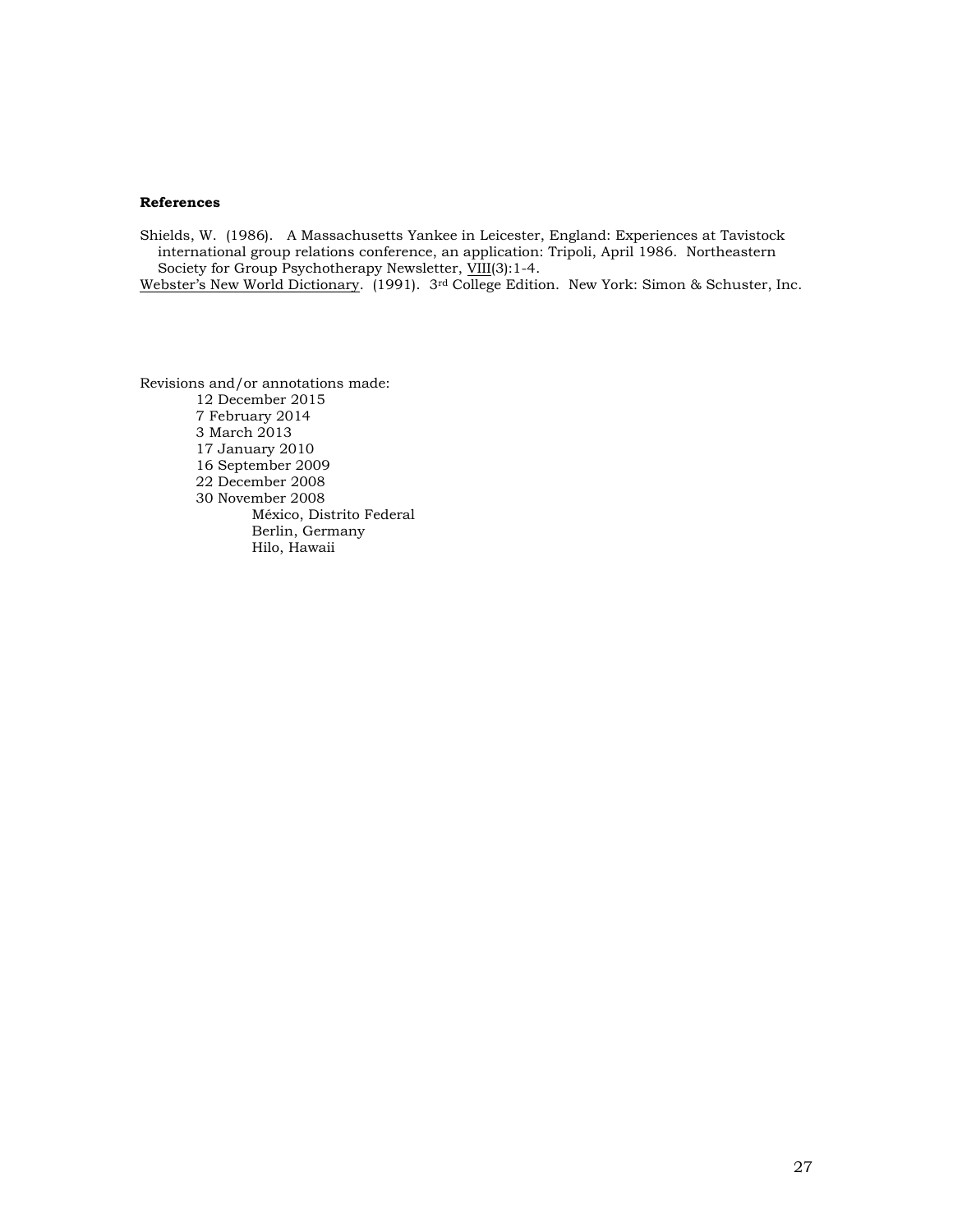# **Appendix 1**

| (Territory)                       | (Territory)                | (Territory)                | (Territory)                |  |  |  |  |
|-----------------------------------|----------------------------|----------------------------|----------------------------|--|--|--|--|
| (Subsystem)                       | (Subsystem)                | (Subsystem)                | (Subsystem)                |  |  |  |  |
| (Members)                         | (Members)                  | (Members)                  | (Members)                  |  |  |  |  |
|                                   |                            |                            |                            |  |  |  |  |
| (Territory)<br>(Subsystem)        | (Territory)<br>(Subsystem) | (Territory)<br>(Subsystem) | (Territory)<br>(Subsystem) |  |  |  |  |
|                                   |                            |                            |                            |  |  |  |  |
| (Members)                         | (Members)                  | (Members)                  | (Members)                  |  |  |  |  |
| Inter-subsystem meeting territory |                            |                            |                            |  |  |  |  |
|                                   |                            |                            |                            |  |  |  |  |

# **Map of ISE Member subsystems' spaces, names, and composition**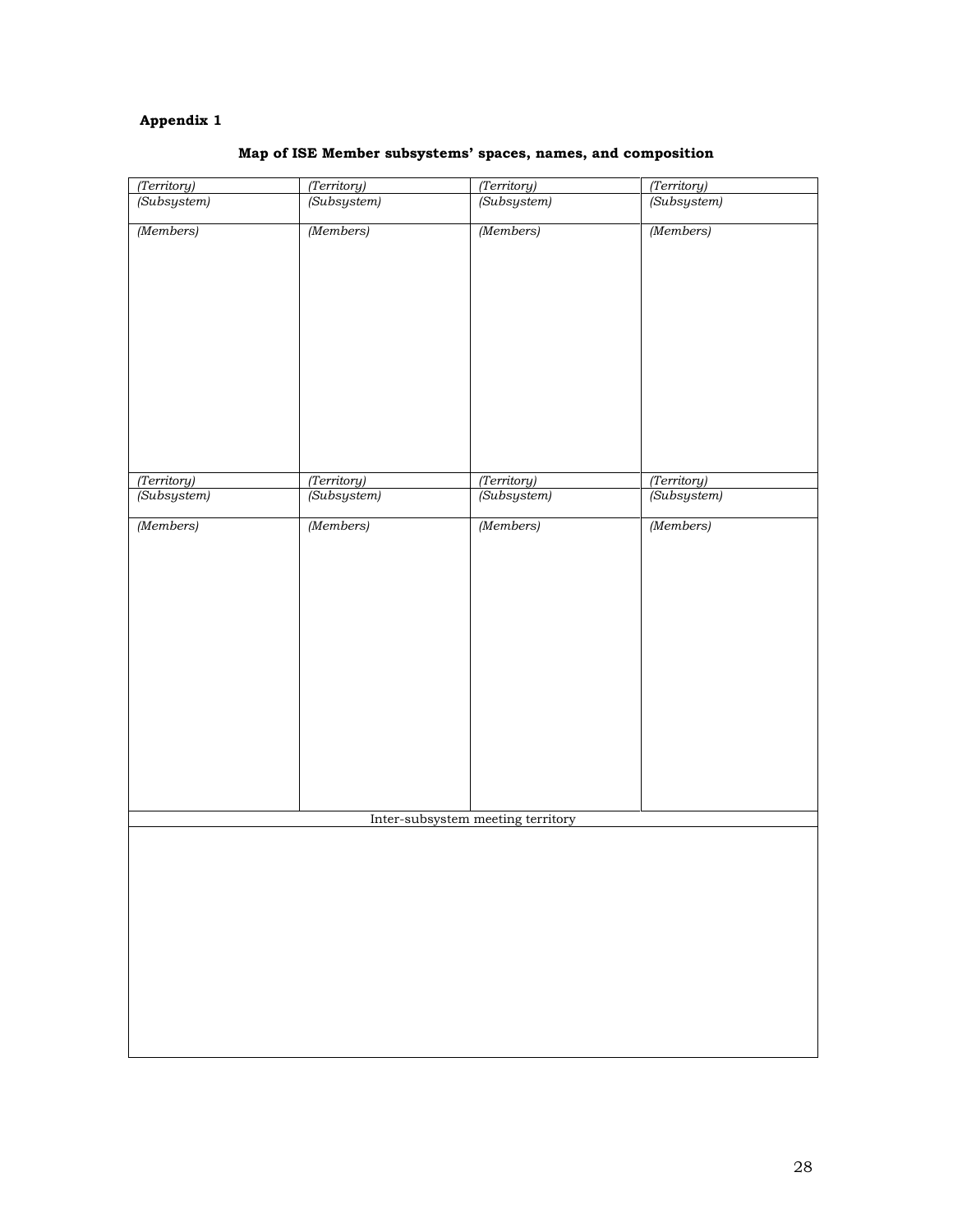### **Appendix 2**

# **Outline of information contained and conveyed in the Director's remarks in the Opening Plenary of the ISE**

### **1.**

I open the Institutional System Event in my role as Director of the Conference. The Conference is sponsored by which has named me as Director. The entire staff, which I have recruited, has confirmed me in this role.

### **2.**

\_\_\_\_\_\_\_\_\_\_\_\_\_\_\_\_\_\_\_\_\_\_\_\_\_\_ and \_\_\_\_\_\_\_\_\_\_\_\_\_\_\_\_\_\_\_\_\_\_\_\_\_\_ are present here in the role of Consultants.

## **3.**

Up to now, you have had a number of experiences in different types of here-and-now events. The make-up of the subsystems in which you have participated in these events has been decided by the conference staff, on the basis of information that you have provided and/or that it possesses.

### **4.**

Likewise, in the working sessions up to now, the Members have related to staff members • sometimes in its Consultant role, during the here-and-now sessions (small study systems, large study system), and

• sometimes in its Management role, during the registration and the plenary session(s).

Now, in the ISE, you have the possibility of collaborating with staff members in both their **Consultant** and **Management** roles.

### **5.**

The **aim** of the ISE is to acquire the experience of **being** in an institution, and, among other things:

• to furnish opportunities for Members to form subsystems of their own choice, according, we hope, to criteria that you define and decide. You could also choose to divide yourselves up **randomly**. It is your choice.

• to supply you with opportunities to manage yourselves in your roles, which are related to the primary task of the ISE, which in turn is tied to the primary experiential learning task of the Conference.

• to furnish opportunities to experience active (or not) leadership and followership.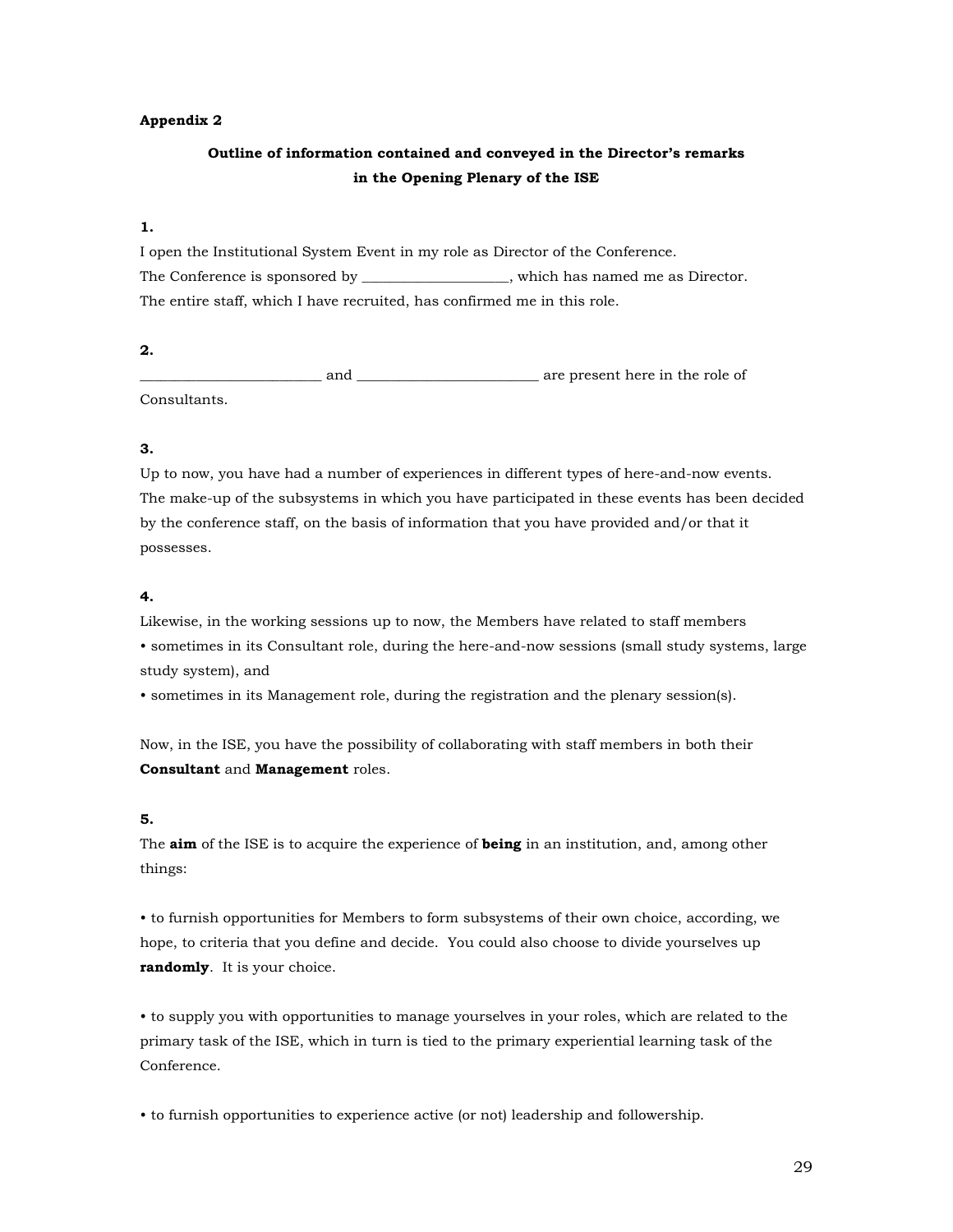• to exercise authority in the name of the subsystems that you will create according to what you consider best suits you and your task.

For these purposes, I want to inform the Members that it is possible to make a differentiation among 3 levels of representative authority:

- **Observer**: The Observer comes to observe, silently, but he or she is charged with gathering information for his or her subsystem and with reporting that information back to the subsystem.

- **Delegate**:This representative is charged with carrying out negotiations on a previously specified point. That is the mandate. When he or she departs to perform the interactions authorized and required for the task, the Delegate has full authority to negotiate only on the point specified by the authorizing subsystem. It is understood that she or he reports back to the subsystem.

- **Plenipotentiary**: This representative has full authority to negotiate in the name of his or her subsystem the issues and courses of action that he or she judges appropriate in order to attain the subsystem's stated fundamental objective.

I want to make it clear that these are not rules, but rather options that are available for **Members'** use, or not.

In any case, they are differentiations that we as **Management** use and will use. The Consultants have indicated that they will recognize the same 3 levels of representative authority.

### **6.**

At this very moment, this institution does not exist except in the mind or spirit of each one of us. The **form** that this institution will take is open for exploration, discovery, and transaction. It is probable that each one of you has different ideas about what this institution should be or should become. In fact, it is probable that each of you has different ideas about this institution's voyage of **transformation**, which we are now beginning.

# **7.**

Furthermore, the experience of **being** ("to be or not to be" from HAMLET) in an institution can also provide you with opportunities to work on the transformation of roles, interactions, and systems.

## **8.**

Thus, the primary task before us all is: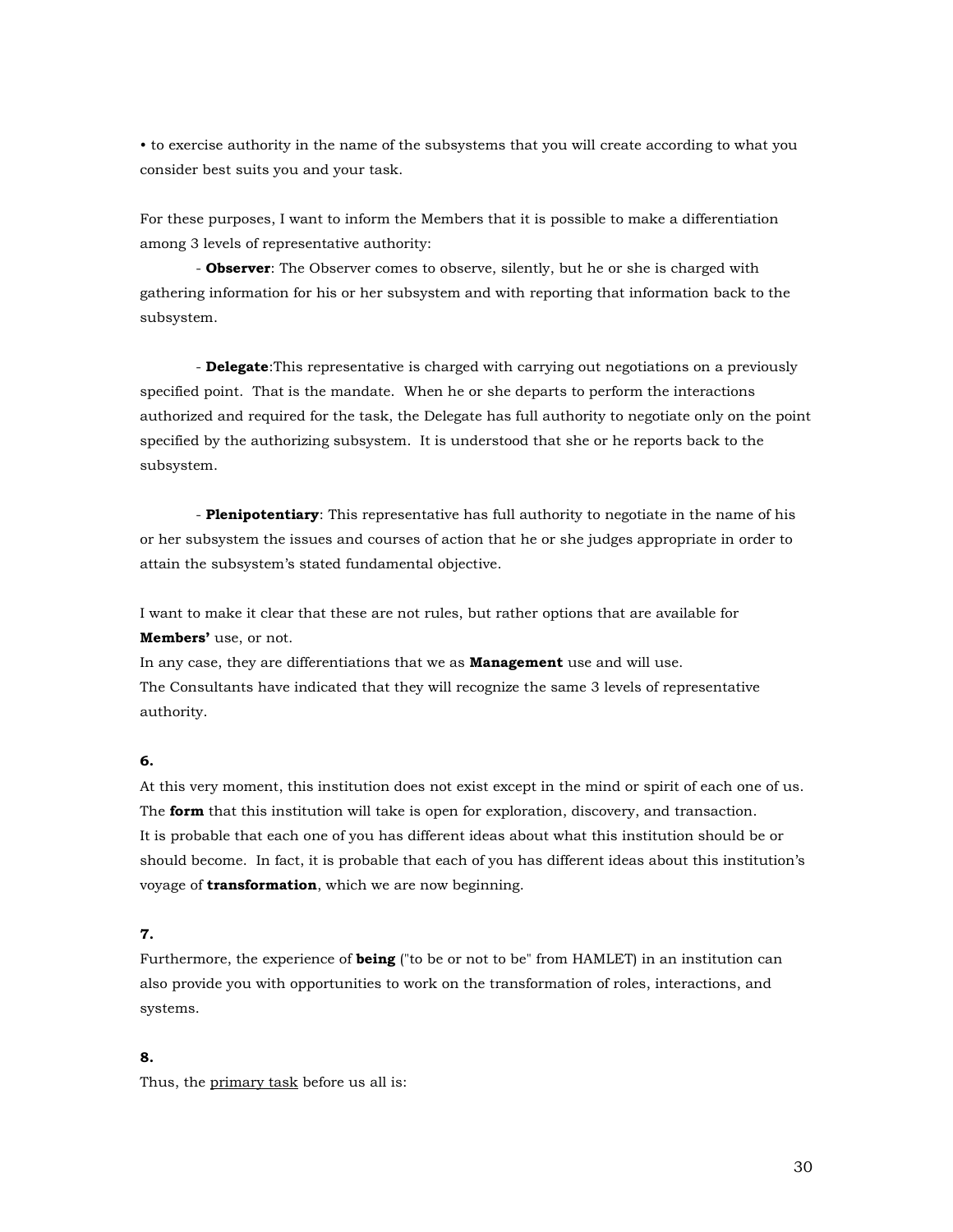# **To explore the nature of the relatedness between Members and Management of the ISE.**

In this, we are dealing with the fundamental "operational" task, knowing that the fundamental existential task consists in **studying the mental representations or systems-in-the-mind that give rise to this institution in the course of its evolution.**

## **9.**

What aspects of relatedness can one find to study? Three main dimensions: political, psychic, and spiritual.

## **1O.**

In regard to these dimensions, the essential question is this:

**What is the difference between what exists "in the mind" and what exists in reality? And this question of differentiation applies to each of the dimensions mentioned.**

# **11.**

I have spoken of the 2 components of staff: **Management** and **Consultants**.

For the ISE, staff members take up either of two roles: that of Management or that of Consultant. Both roles are carried out by different elements of the staff, and each role has distinct tasks.

# **12.**

Management is directed by myself, and includes the coordination of resources, handled by the Administrative team, directed by \_\_\_\_\_\_\_\_\_\_\_\_\_\_.

# **13.**

The staff members, according to their differentiated roles (Manager or Consultant), are located in separate spaces: Room \_\_\_\_\_\_ (for Management) and Room \_\_\_\_\_\_ (for the Consultants).

### **14.**

Speaking for the Consultants, I can tell you that their politics are to furnish consultation upon reasonable request.

## **15.**

Moreover, speaking for Management, I can say that our politics are to **work in public**. We are permanently open for observation and dialogue, and we will work with the representatives of the Members' subsystems at any and every point during the ISE sessions. Management and Consultants do not carry out ISE work during the "breaks," that is, outside of the time boundaries of the ISE event's sessions.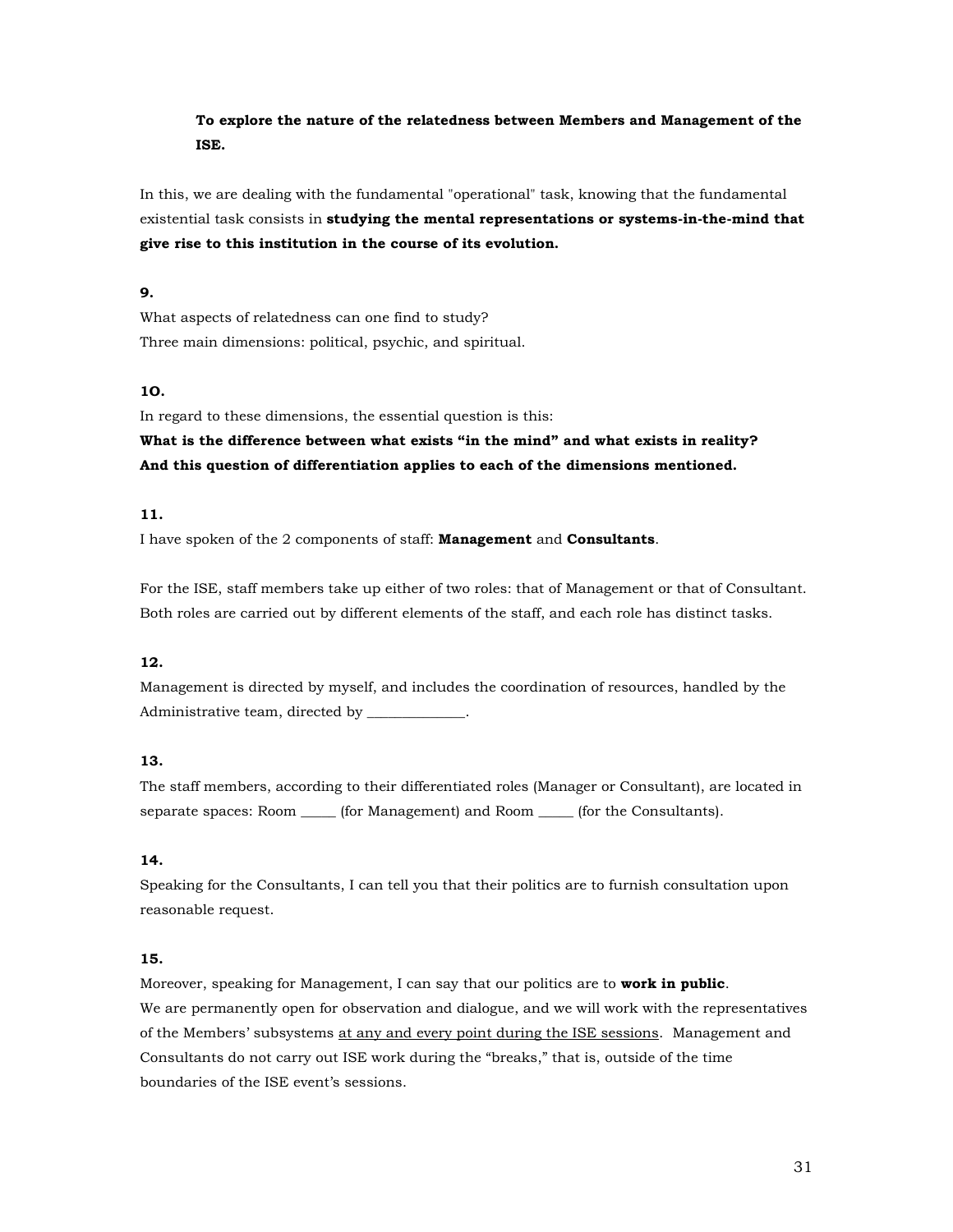## **16.**

Additionally, "management in public" implies, as much as is possible, a **shared management**. This means that Members may take part in the Management of the ISE.

More precisely:

**1.** With the exception of the two ISE plenaries, **for each session of the ISE and for the duration of each session**, a single seat within Management will be reserved for one Member. **2.** This possibility will be offered only during the first 5 minutes of each session, *on a first-come, first-served basis*.

**3.** The Member wishing to join Management for a single session has only to indicate the role that he or she wishes to take up (that is, member of Management) to one of Management's boundary managers. He or she may then join Management for a single ISE session without the need for any further verbal transaction at Management's boundary.

**4.** Each Member is allowed to join Management for only one session of the ISE.

### **17.**

### • **Territories** available during the ISE:

For Members' work in the subsystems that you design, \_\_\_\_ (*total number*) working spaces are available. These are: \_\_\_\_\_, \_\_\_\_\_, \_\_\_\_\_, etc.

> Room \_\_\_\_\_, this room, is reserved exclusively for inter-subsystem and plenary meetings

Room \_\_\_\_\_ is Management's work space

Room \_\_\_\_\_ is the Consultants' work space

• **Time**: As outlined in the printed program (*\_\_\_* [*number*] of sessions, including this one)

### **18.**

Are there any questions?

### **19.**

I repeat: *TASK TIME* (\_\_\_\_\_ [*number*] of sessions) *TERRITORIES* (\_\_\_\_\_ [*total number*] of work spaces, Management's work space, Consultants' work space, and a plenary and inter-subsystem work space).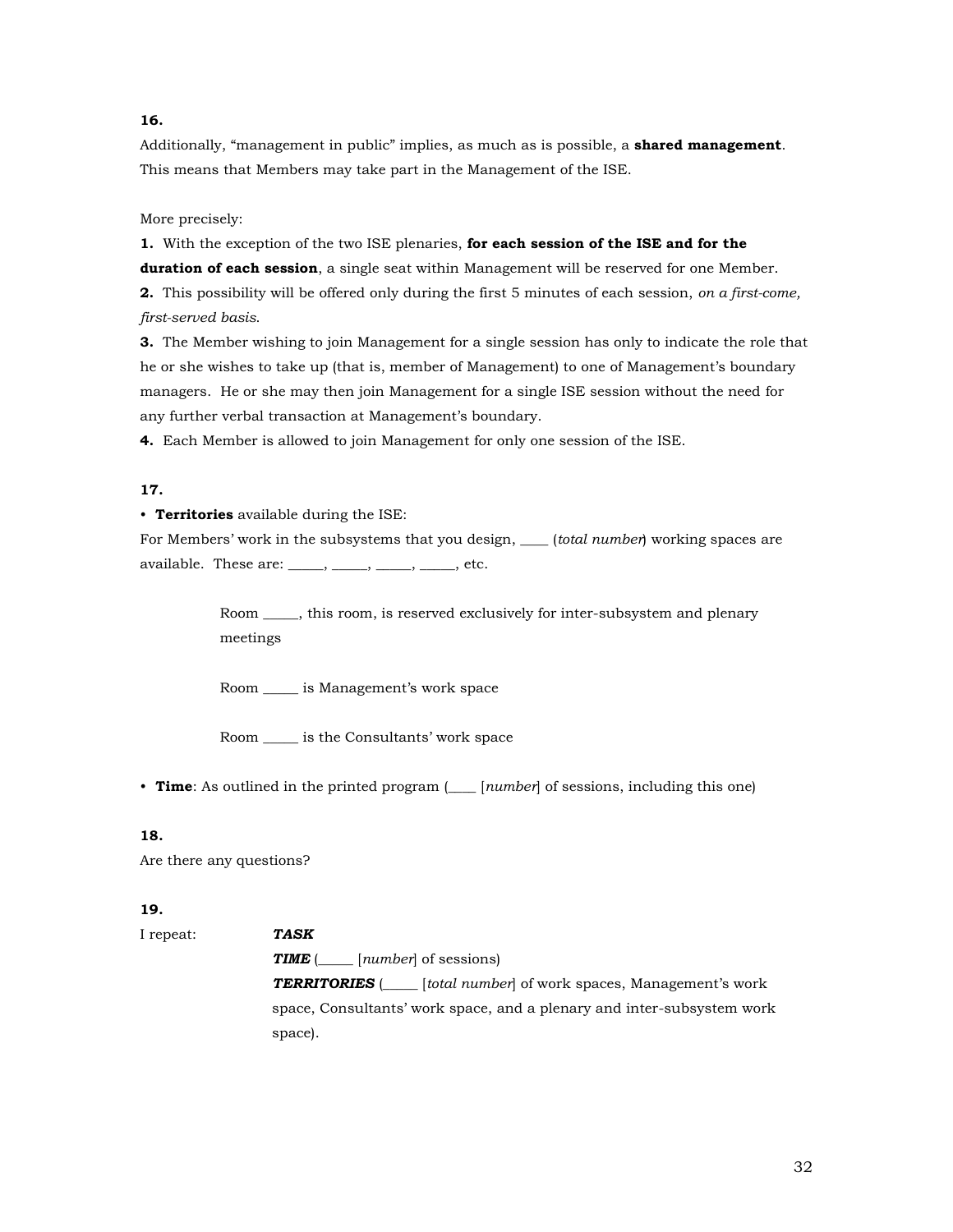# **20.**

Management's recommendation is that you use the services of the Consultants here present to assist you now in the formation of the subsystems of your choice.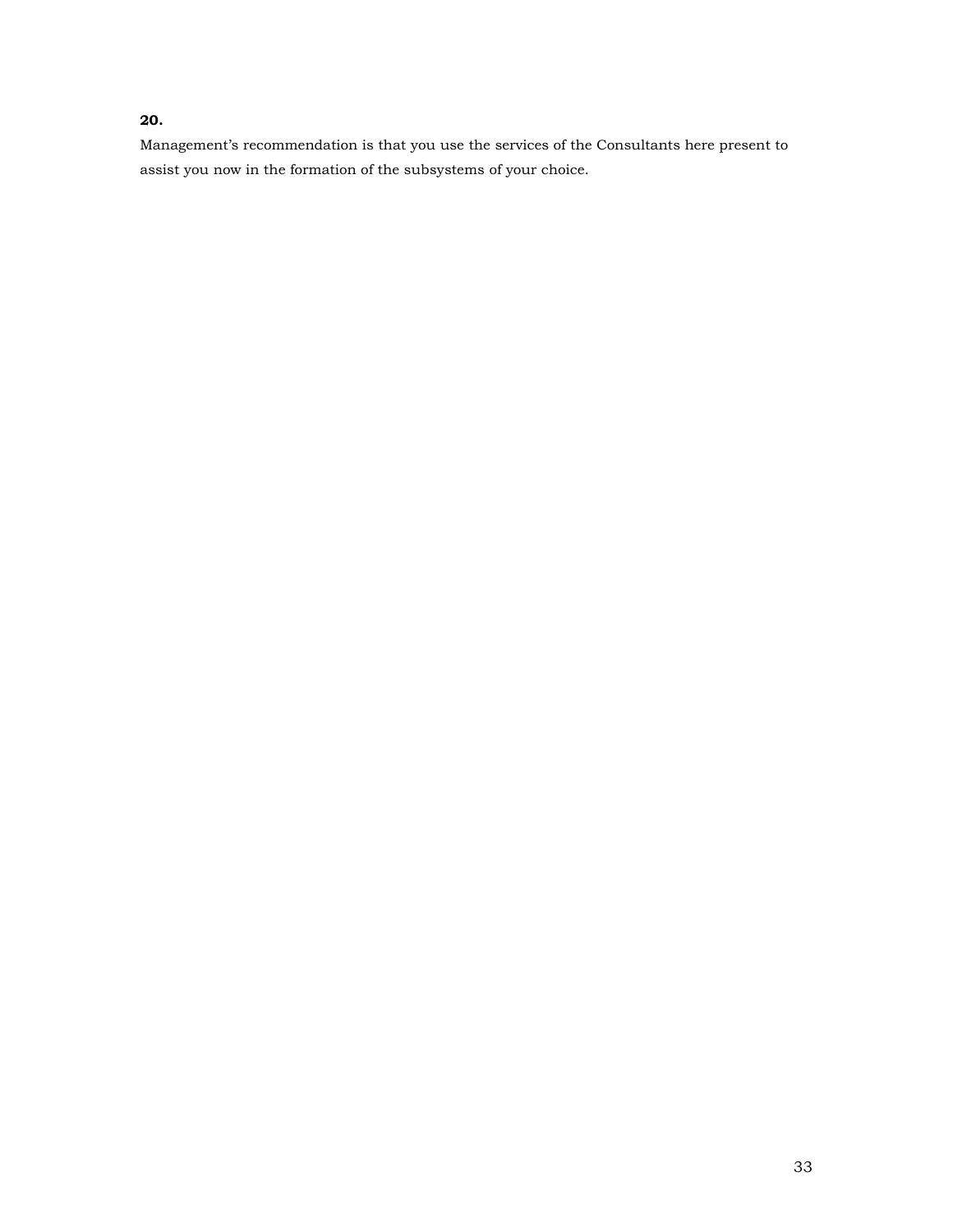### **Appendix 3**

# **Outline of information contained and conveyed in the Director's remarks in the Closing Plenary of the ISE**

### **1.**

I open this event's closing plenary in my role as Director of the Institutional System Event, which is part of my role as Director of the Conference.

# **2.**

My colleagues here (hand movement to indicate Management) constitute together with me the **Management** of the ISE.

## **3.**

Some of my colleagues have had the experience of being **Consultants** in the course of the preceding \_\_\_\_\_ (*number*) sessions of the ISE and they are here, still in their role as Consultants.

## **4.**

I remind you of the **primary task of the ISE**, which is

# *To explore the nature of the physical, psychic, political, and spiritual aspects of the relatedness between the Members and Management of the ISE.*

In this, we are dealing with the fundamental "operational" task, knowing that the fundamental existential task consists in **studying the mental representations or systems-in-the-mind that give rise to this institution in the course of its evolution.**

# **5.**

From the beginning of the ISE, today at \_\_\_\_\_ hours, an institution has been created, developed, and will end today at \_\_\_\_\_ hours.

### **6.**

You have formed yourselves into subsystems; various of you have requested the services of some of the Consultants. You have undertaken interactions among yourselves, among the subsystems, and with Management.

Some of you have shared with us the role of manager.

# **7.**

This relatedness has been of a political, psychic, and spiritual order. The interactions have often taken on concrete forms, but they have also assumed less than strictly material forms.